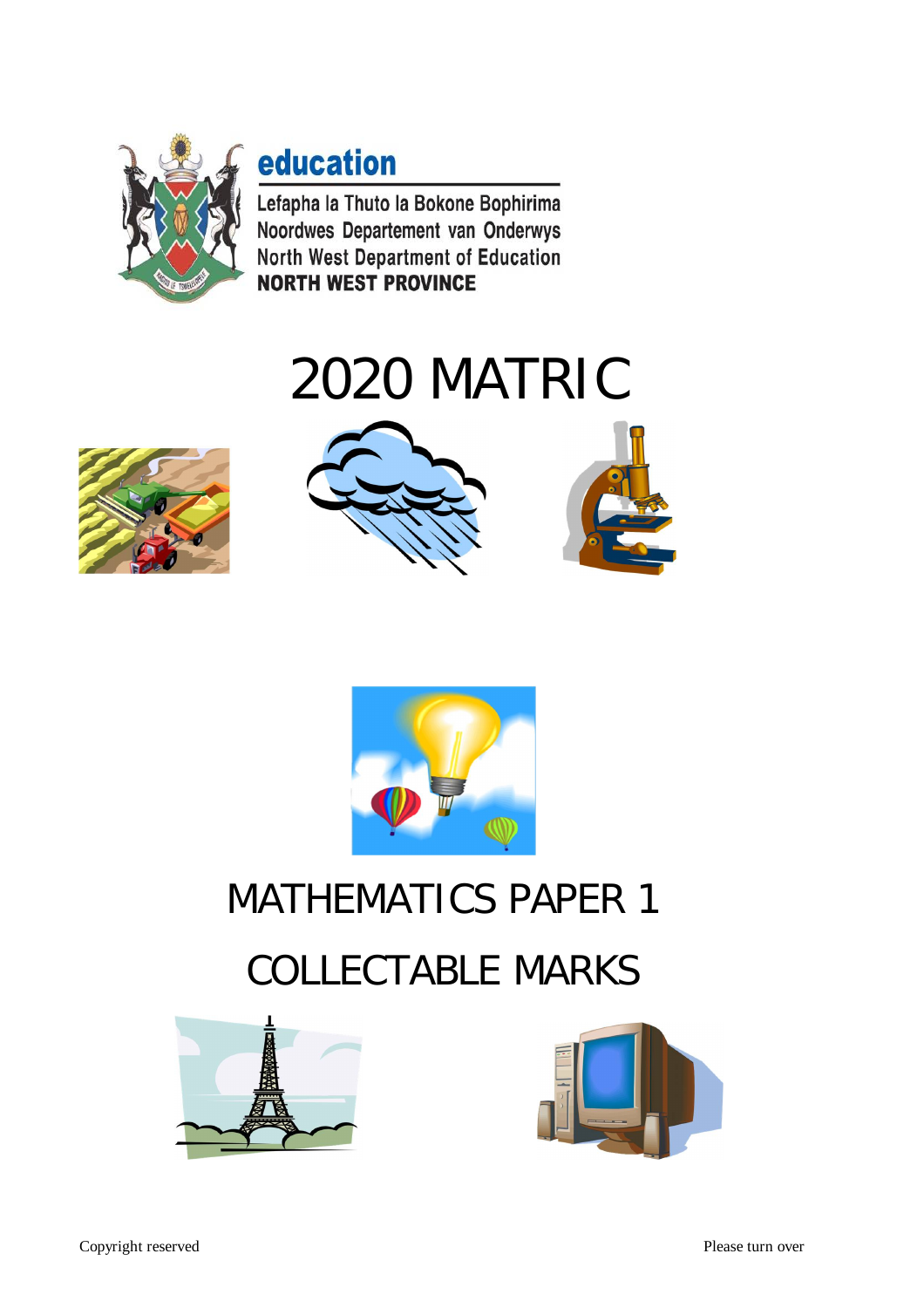| ALGEBRAIC EXPRESSIONS, EQUATIONS AND INEQUALITIES       |                                              |  |
|---------------------------------------------------------|----------------------------------------------|--|
| <b>ATP: GARDE 10</b>                                    | <b>ATP: GRADE 11</b>                         |  |
| Rational and irrational numbers                         | Theory of numbers                            |  |
| Linear equations                                        |                                              |  |
| Quadratic equations                                     | Solve quadratic equations by                 |  |
|                                                         | Factorisation                                |  |
|                                                         | Taking square roots                          |  |
|                                                         | Completing the square                        |  |
|                                                         | Using quadratic formula                      |  |
| Literal equations (changing subject)<br>of the formula) |                                              |  |
| Linear inequalities (interpret                          | Quadratic inequalities (interpret solutions) |  |
| solutions graphically)                                  | graphically)                                 |  |
| System of linear equations                              | Equations in two unknowns                    |  |
|                                                         | One equation linear and the other quadratic  |  |
|                                                         | Nature of roots                              |  |
| Word problems                                           | Word problems (modelling)                    |  |
| Exponential laws and simplify using                     | Simplify expressions using laws of exponents |  |
| (rational exponents)                                    | Add, subtract, multiply and divide surds     |  |
| <b>Exponential equations</b>                            | Solve equations using laws of exponents      |  |
|                                                         | Solve simple equations involving surds       |  |

| <b>VOCABULARY</b> |                                                              |
|-------------------|--------------------------------------------------------------|
| Expression        | It is made up of constants, variables and number operations  |
|                   | It only be SIMPLIFIED (write it in simple form) by grouping, |
|                   | adding, subtracting like terms or factorising.               |
| Equations         | Expressions with equal sign. Main question is SOLVE          |
|                   | When solving equations, you need to find the unknown         |
|                   | values                                                       |
| Quadratic formula | $x = \frac{-b \pm \sqrt{b^2 - 4ac}}{2a}$                     |
| Discriminant      | $\Delta = b^2 - 4ac$ where $y = ax^2 + bx + c$               |
| Perfect square    | A number that is the square of an integer                    |
| Standard form     | Linear: $ax + by = c$                                        |
|                   | Quadratic: $ax^2 + bx + c = 0$                               |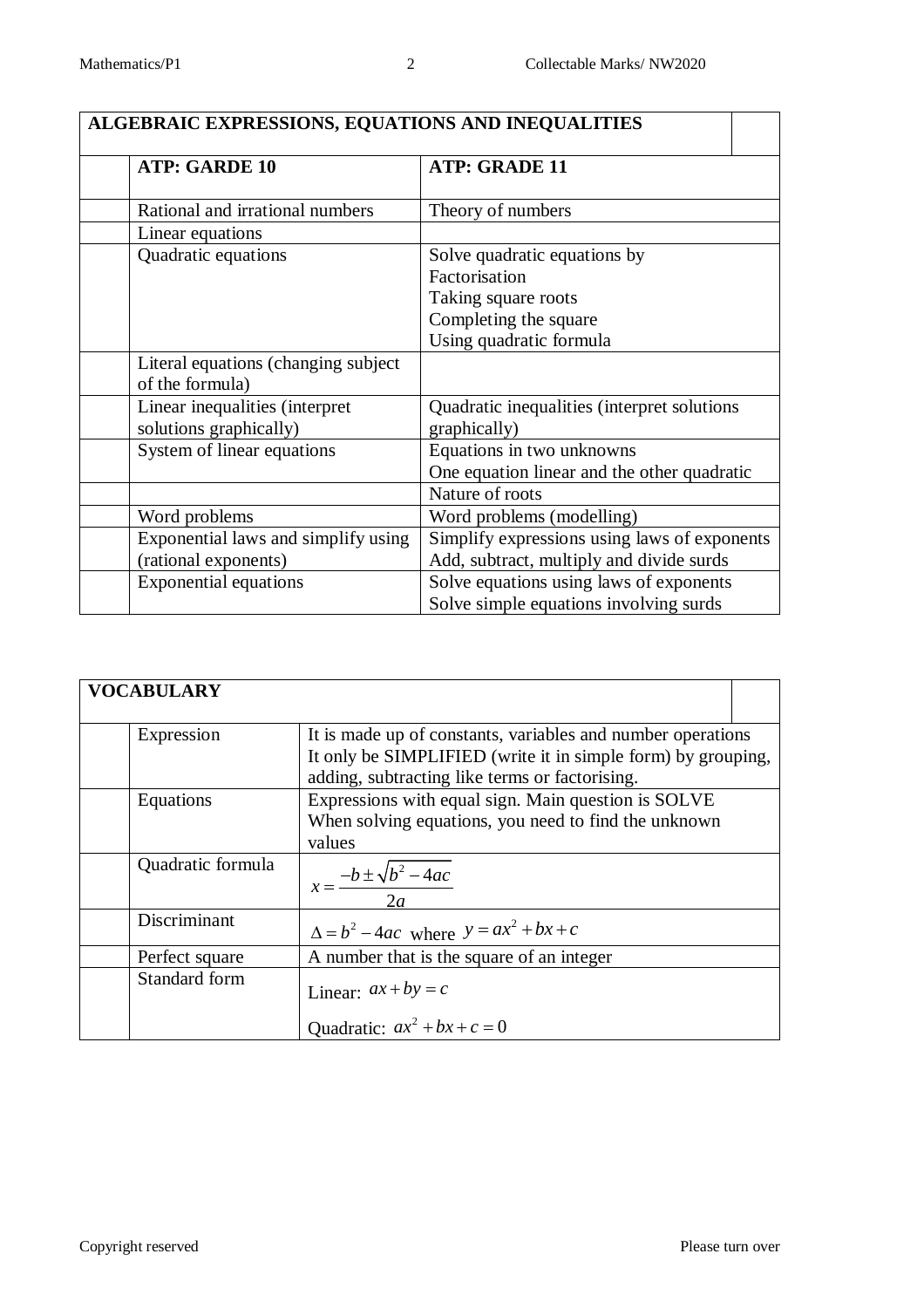#### **QUESTION 1**

#### 1.1

Solve for *x* :

1.1.1 
$$
x(x+1) = 6
$$
 (3)

1.1.2 
$$
3x^2 + 4x = 8
$$
 (correct to TWO decimal places.)  
\n1.1.3  $4x^2 + 1 \ge 5x$  (4)

1.1.4 
$$
\sqrt{2x+3} - x = 0 \tag{4}
$$

1.2

Solve for x and y simultaneously:  
\n
$$
y+2x-3=0
$$
 and  $x^2 + y + x = y^2$  (6)

**[21]**

#### **QUESTION2 NW SEP 2015**

2.1 Solve for *x*:

$$
2.1.1 \quad (x-1)(x+8) = 10 \tag{4}
$$

2.1.2 
$$
4x + \frac{4}{x} + 11 = 0
$$
;  $x \ne 0$   
(Leave your answer correct to TWO decimal places.) (4)

$$
2.1.3 \t 6x < 3x^2 \t (5)
$$

2.2 Solve for *x* and *y* simultaneously:

$$
3 + x = 2y \text{ and } x^2 + 4y^2 = 2xy + 7
$$
 (7)

2.3 For which values of *m* will  $x + y$  be a factor of  $x^m + y^m$ ? (2)

#### **[22]**

#### **QUESTION 3 NW SEP 2016** 3.1

Solve for *x* :

$$
3.1.1 \t7x(2x-1) = 0 \t(2)
$$

3.1.2 
$$
2x^2 + x = 4
$$
 (Leave your answer correct to TWO decimal places.) (4)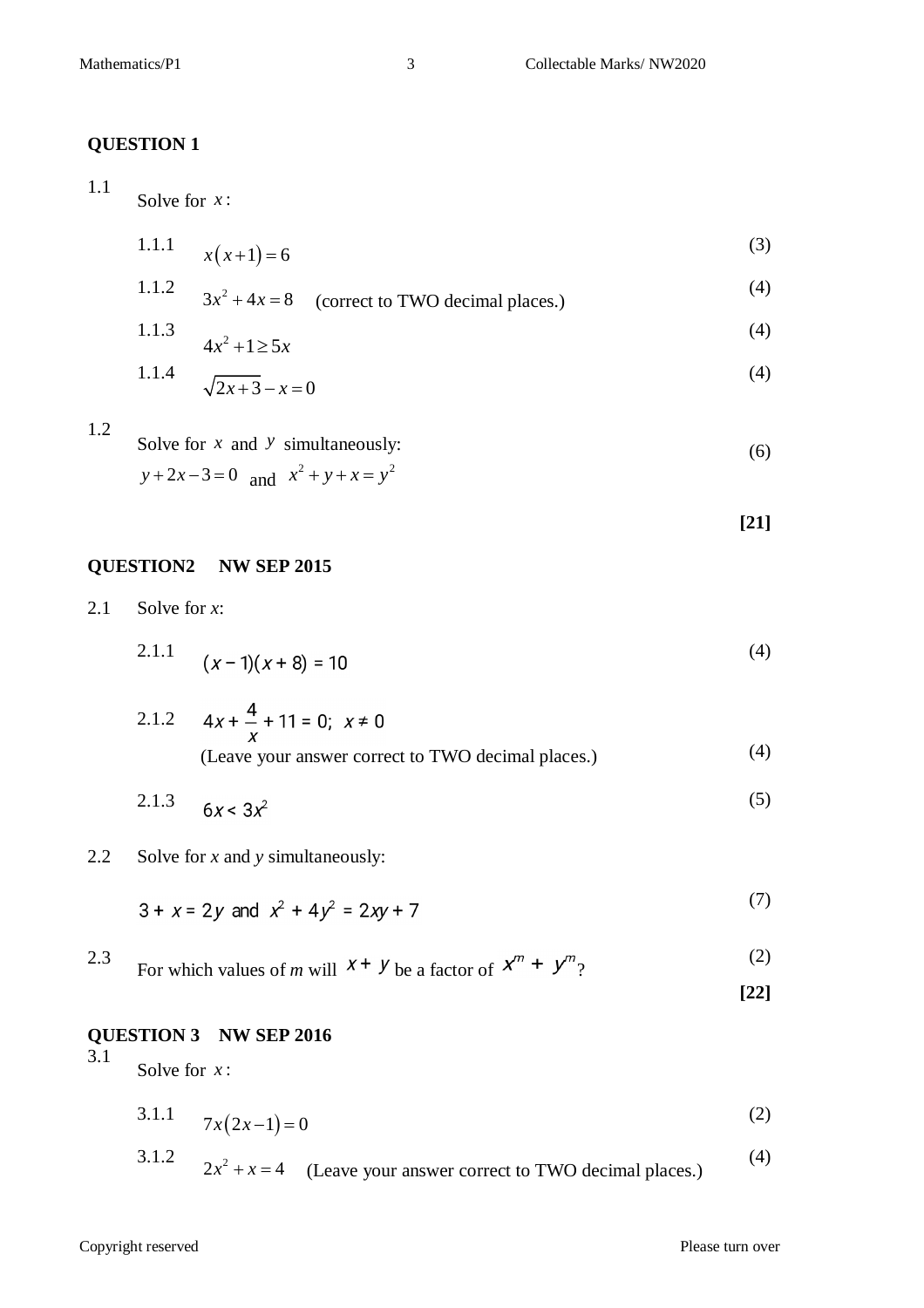$$
(3.1.3 \quad (x-4)(x+5) \ge 0
$$

3.1.4 
$$
3x^{\frac{2}{5}} - 5x^{\frac{1}{5}} - 2 = 0
$$
 (4)

#### 3.2

Solve for *x* and *y* simultaneously:

$$
\frac{2x}{1+y} = 1; \ y \neq -1 \quad \text{and} \ (3x - y)(x + y) = 0 \tag{6}
$$

3.3

Given:  $(x) = \frac{3}{3}$ 2  $f(x)$ *x*  $=$  $\overline{-2}$  and  $g(x) = 3^{x-2}$ . Explain why  $f(x) = g(x)$  will have  $\frac{2\pi \mu \text{m}}{\text{m}^2}$  (3)<br>only ONE root. Motivate your answer.

$$
[22]
$$

#### **QUESTION 4 NW SEP 2017**

4.1 Solve for *x* :

4.1.1 
$$
x^2 - 5x = 6
$$
 (3)

4.1.2 
$$
2x^2 + 8x - 3 = 0
$$
 (correct to TWO decimal places.) (4)

4.1.3 
$$
x^2-64 \le 0
$$
 (2)  
4.1.4 (4)

$$
4^x - 8 \cdot 2^x = 0 \tag{4}
$$

4.2

5.1

Solve for *x* and *y* simultaneously:  $2^{x+y} = 4$  and  $x^2 = 52 - y^2$ (7)

#### **(West Coast ED – Sep 2014**)

4.3 Given:  $2mx^2 = 3x - 8$ , where  $m \neq 0$ . Determine the value of m if the roots of the given equation are non-real. (4) 4.4

<sup>4.4</sup> If 
$$
i = \sqrt{-1}
$$
, show WITHOUT THE USE OF A CALCULATOR, that  
 $(1+i)^{24} = 4096.$  (4)

#### **QUESTION 5 NW SEP 2018**

Solve for *x* :

5.1.1 
$$
2x(5x-3) = 0
$$
 (2)

**[28]**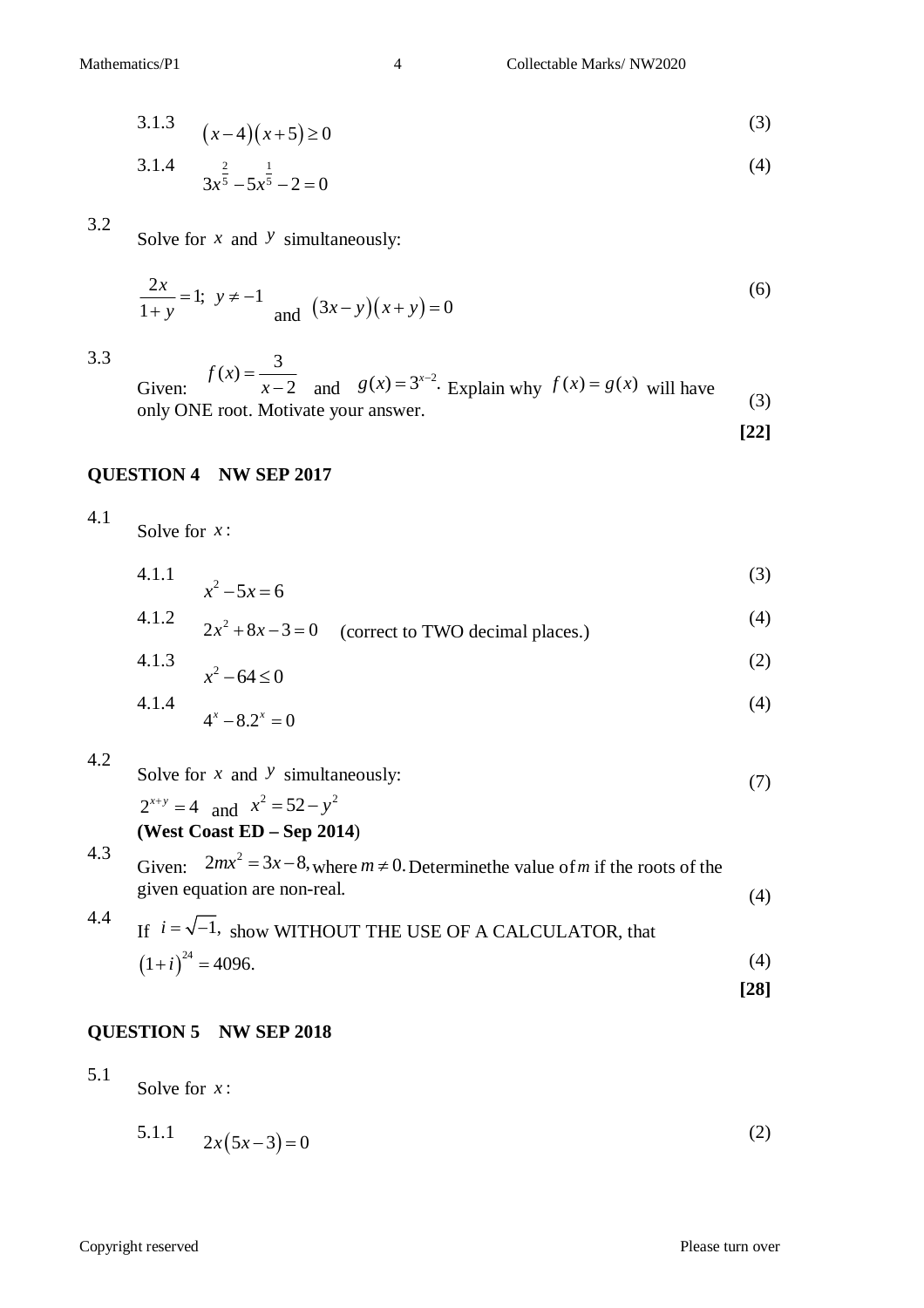5.1.2 
$$
-x^2 + 4 = 5x
$$
 (Leave your answer correct to TWO decimal places.) (4)

5.1.3 
$$
\sqrt{x-6} - 2 = \frac{15}{\sqrt{x-6}}
$$
 (5)

5.1.4 
$$
(x^2+2)(x-3) < 0
$$
 (2)

5.2 Solve for x and y simultaneously:  
\n
$$
x+2y=3
$$
 and 
$$
3x^2 + 4xy + 9y^2 - 16 = 0
$$
\n(6)

5.3 Determine the sum of the digits of: 
$$
2^{2022} \cdot 5^{2018}
$$
 (4)

$$
QUESTION 6 \quad NW SEP 2019 \tag{23}
$$

6.1 Solve for *x* :

6.1.1 
$$
3x^2 - 18x = 0
$$
 (3)

6.1.2 
$$
7x^2-4x=5
$$
 (Leave your answer correct to TWO decimal places.) (4)

6.1.3 
$$
(x+5)(x-2) > 0
$$
 (2)

6.1.4 
$$
26 - 5^{2x} = (5^x - 6)^2
$$
 (6)

6.2

Solve for x and y simultaneously:  
\n
$$
x-4y=5
$$
 and  $3x^2-5xy+2y^2 = 25$  (6)

6.3 Solve for x if: 
$$
x = \sqrt{12 + \sqrt{12 + \sqrt{12 + \sqrt{12 + \dots}}}}
$$
 (4)

$$
[25]
$$

| PATTERNS,<br><b>SEQUENCE AND</b><br><b>SERIES</b> |                      |                                               |
|---------------------------------------------------|----------------------|-----------------------------------------------|
| <b>ATP: GRADE 10</b>                              | <b>ATP: GARDE 11</b> | ATP: GRADE 12                                 |
| Linear patterns                                   | Linear patterns      | Number patterns dealt with in grade 10 and 11 |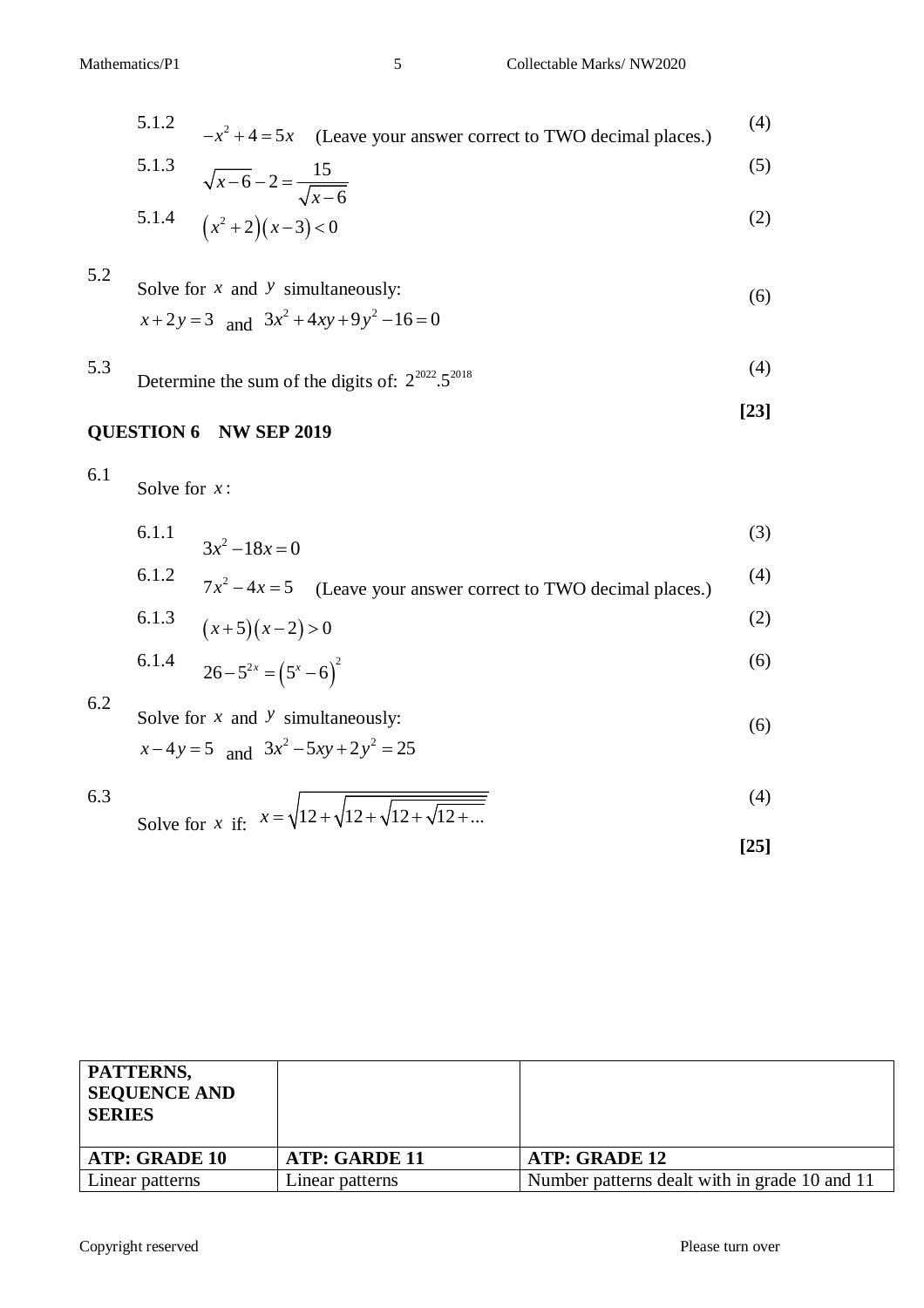| Determine general term | Determine general term using                                                                                                                                                          | Patterns, including arithmetic sequences and                                                                                                                                |
|------------------------|---------------------------------------------------------------------------------------------------------------------------------------------------------------------------------------|-----------------------------------------------------------------------------------------------------------------------------------------------------------------------------|
| using $T_n = dn + q$   | $T_n = dn + q$                                                                                                                                                                        | series                                                                                                                                                                      |
|                        | <b>Exponential patterns</b>                                                                                                                                                           | Sigma notation                                                                                                                                                              |
|                        | Number patterns leading to<br>those where there is a<br>constant difference between<br>consecutive terms, and the<br>general term is therefore<br>quadratic.<br>$T_n = an^2 + bn + c$ | Derivation and application for the sum of<br>arithmetic series<br>$S_n = a + (a + d) + (a + 2d) \dots a + (n-1)d$<br>$\therefore S_n = \frac{n}{2} \big[ 2a + (n-1)d \big]$ |
|                        | $a+b+c$ = First term of<br>quadratic sequence                                                                                                                                         | Number patterns, including geometric<br>sequences and series                                                                                                                |
|                        | $3a + b$ = First term from the<br>row of first difference                                                                                                                             | Derivation and application of the formula for<br>the sum of geometric series<br>$S_n = a + ar + ar^2 +  + ar^{n-1}$<br>$\therefore S_n = \frac{a(r^n - 1)}{r - 1}$          |
|                        | $2a$ = Second difference                                                                                                                                                              | Sigma notation                                                                                                                                                              |
|                        |                                                                                                                                                                                       | Infinite geometric series                                                                                                                                                   |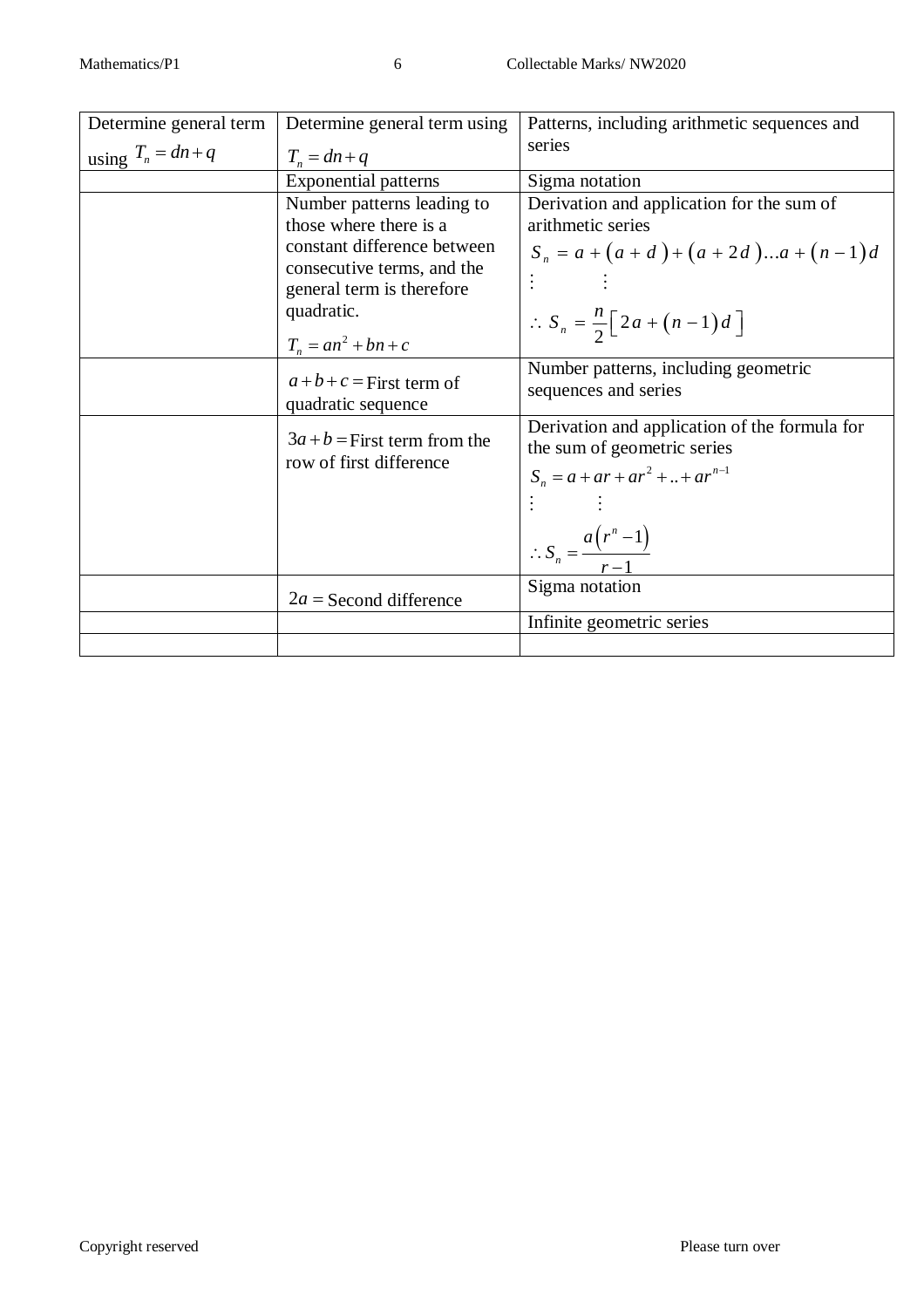| <b>VOCABULARY</b>                            | <b>DEFINITION/ CLARIFICATION</b>                                                                    |
|----------------------------------------------|-----------------------------------------------------------------------------------------------------|
|                                              |                                                                                                     |
| First term or<br>Leading term                | a or $T_1$                                                                                          |
| Common<br>difference                         | $d = T_n - T_{n-1}$ Test $T_2 - T_1 = T_3 - T_2$                                                    |
| Which term or<br>How many terms              | <i>n</i> or $n^{\text{th}}$ term                                                                    |
| Arithmetic                                   | Each term is the result of adding the same number (called the common                                |
| sequence                                     | difference) to the previous term. $T_n = a + (n-1)d$                                                |
| Common ratio                                 | $r = \frac{T_n}{T_{n-1}}$ $\frac{T_2}{T_1} = \frac{T_3}{T_2}$                                       |
| Arithmetic series                            | $S_n = \frac{n}{2} \left[ 2a + (n-1)d \right]$ or $S_n = \frac{n}{2} (a + \ell)$ where $\ell = T_n$ |
| Geometric                                    | Each term of $G$ . $\overline{P}$ is found by multiplying the previous term by a fixed              |
| sequence                                     | number (called common ratio). $T_n = a.r^{n-1}$                                                     |
| Geometric series                             | $S_n = \frac{a(r^n - 1)}{r - 1}$ or $S_n = \frac{a(1 - r^n)}{1 - r}$                                |
| Infinite series                              | $S_{\infty} = \frac{a}{1 - r}$ , $-1 < r < 1$                                                       |
| Quadratic<br>sequence                        | The sequence whose second difference is constant: $T_n = an^2 + bn + c$                             |
| Sigma notation                               | The sum of $\sum_{k=1}^{n} T_n$                                                                     |
| Find $T_n$ given $S_n$ $T_n = S_n - S_{n-1}$ |                                                                                                     |

#### **QUESTION 7**

| The fifth term of an arithmetic sequence is zero and the thirteenth term is |
|-----------------------------------------------------------------------------|
| equal to 16.                                                                |
| Determine:                                                                  |

| 7.1.1 The common difference |
|-----------------------------|

- 7.1.2 The first term (2)
- 7.1.3 The sum of the first 21 terms (4)
- 7.2

(4)

3; 1;  $\frac{1}{2}$ ; ...

Determine the twelfth term of the geometric sequence 3 7.3 Cells are continually dividing and thus increasing in number. A cell divides and becomes two new cells. The process repeats itself forming a geometric sequence. The following sketch represents this cell division.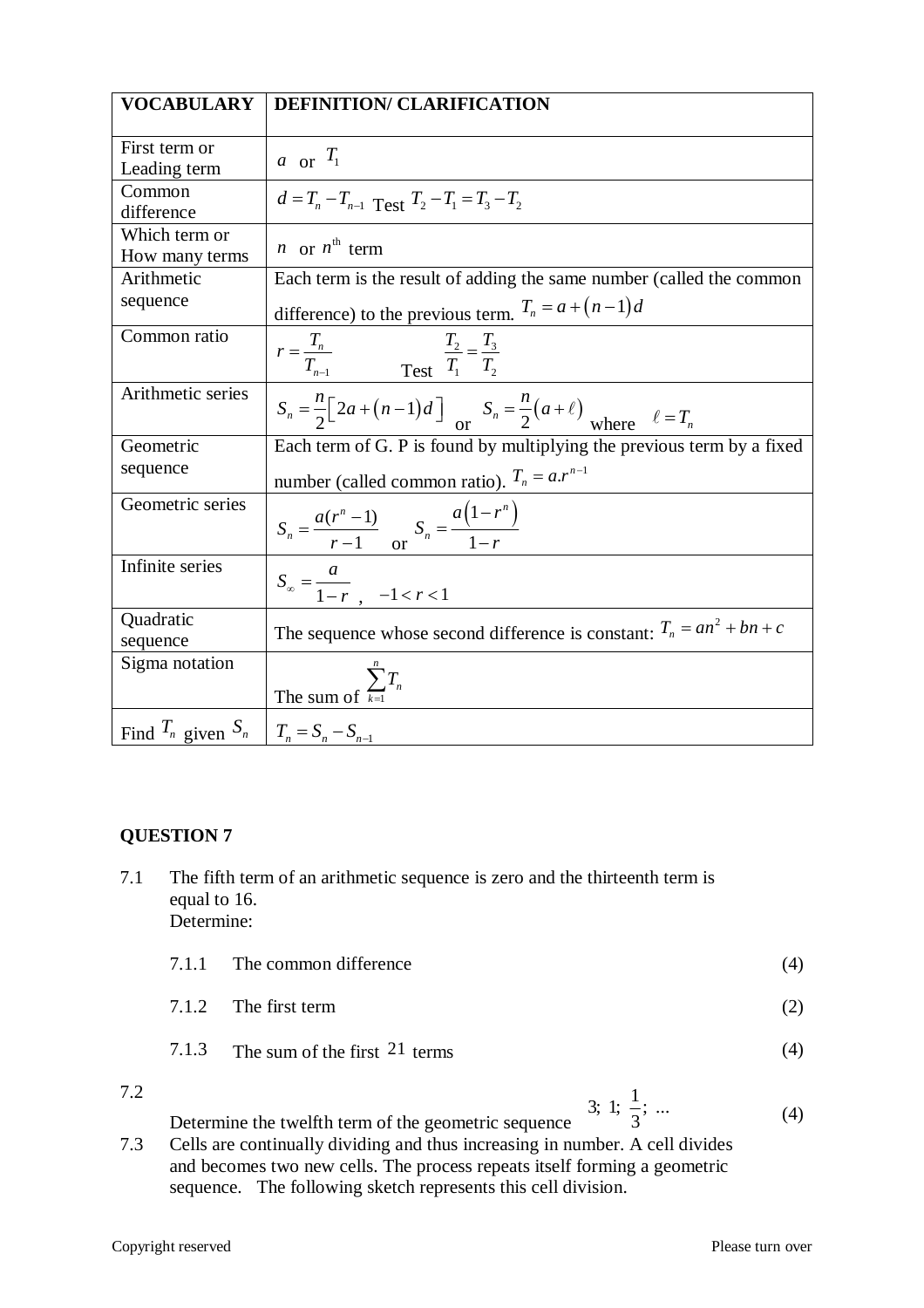Mathematics/P1 8 Collectable Marks/ NW2020



| How many cells will there be altogether after twenty stages? |  |  |
|--------------------------------------------------------------|--|--|
|--------------------------------------------------------------|--|--|

#### **[18]**

#### **QUESTION 8**

| 8.1 | The following arithmetic sequence is given: $-1$ ; 6; 13;<br>Determine: |     |  |
|-----|-------------------------------------------------------------------------|-----|--|
|     | 8.1.1 The $49th$ term                                                   | (3) |  |
|     | The sum of the first 87 terms<br>8.1.2                                  | (3) |  |
| 8.2 | 20; 16; $\ldots$ is a geometric sequence.                               |     |  |
|     | Calculate the sum of the first ten terms.                               | (4) |  |
| 8.3 | The following are the consecutive terms of a geometric sequence:        |     |  |
|     | $3x-2$ ; $2x+2$ ; $4x+1$ (x is a natural number)                        | (6) |  |
|     | Calculate the value of $x$ .                                            |     |  |

8.4 The tiles are arranged as shown below. The first arrangement has 5 tiles, the second arrangement has 9 tiles, the third arrangement has 13 tiles and the fourth arrangement has 17 tiles. The arrangements continue in this pattern



Derive, in terms of  $n$ , a formula for one of tiles in the  $n^{\text{th}}$  arrangement. (3)

**[19]**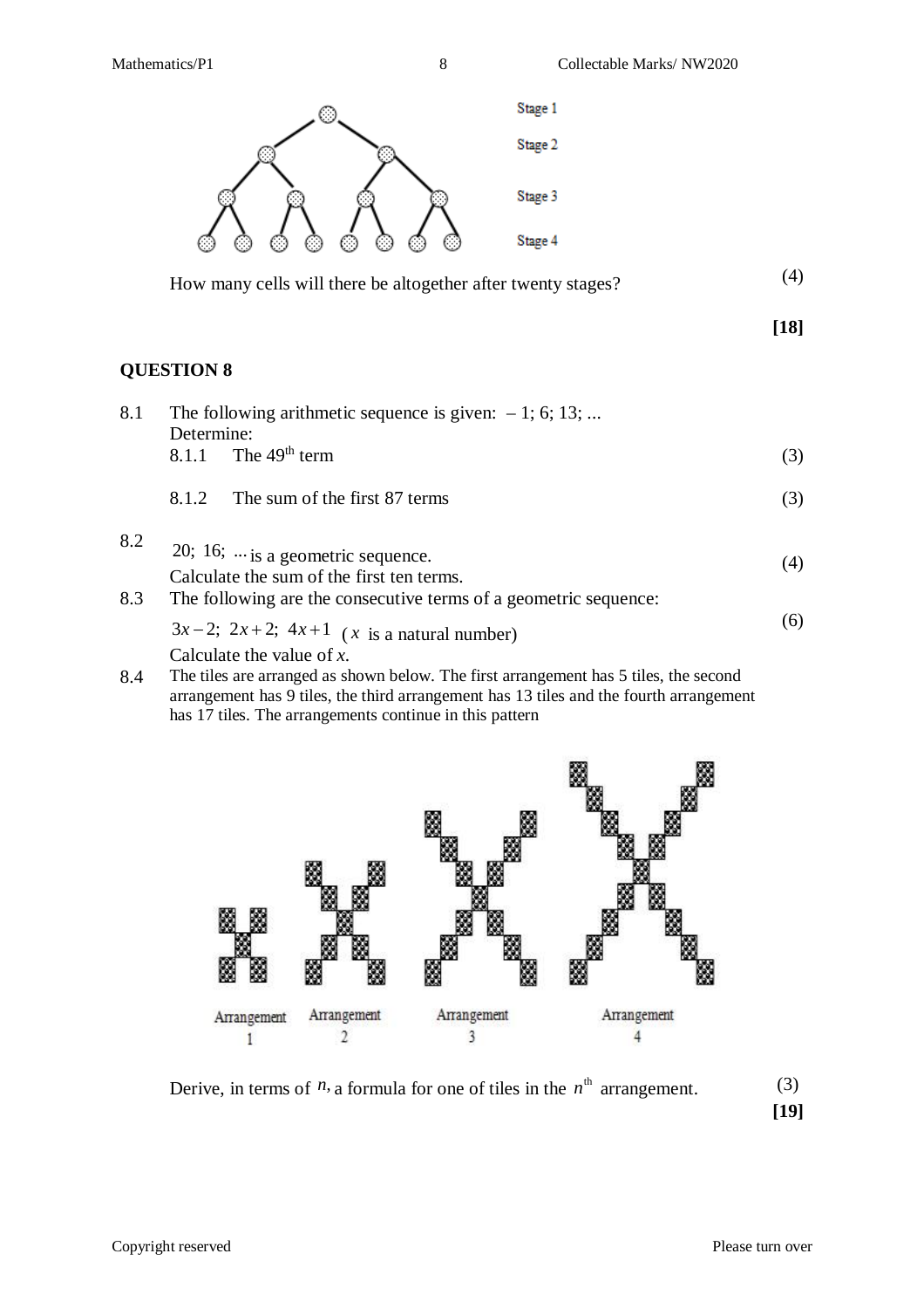#### **QUESTION 9**

| 9.1 | Calculate: | The following arithmetic series is given: $5+9+13++401$ .    |      |
|-----|------------|--------------------------------------------------------------|------|
|     | 9.1.1      | The number of terms in the series                            | (4)  |
|     | 9.1.2      | The sum of the terms in the series                           | (3)  |
| 9.2 |            | Given the sequence: 2; $x$ ; 18;                             | (4)  |
|     | 9.2.1      | Calculate $x$ if this sequence is:<br>An arithmetic sequence | (3)  |
|     | 9.2.2      | A geometric sequence                                         | (4)  |
| 9.3 | Given:     | $\sum_{k=1}^{10} 3(2^{1+k})$                                 |      |
|     | 9.3.1      | Write down the first three terms of the series               | (3)  |
|     | 9.3.2      | Determine the sum of the series                              | (5)  |
|     |            |                                                              | [22] |

#### **QUESTION 10**

| 10.1 | The sequence 3; 9; 17; 27; $\dots$ is quadratic. |                                                                                                          |      |
|------|--------------------------------------------------|----------------------------------------------------------------------------------------------------------|------|
|      | 10.1.1                                           | Determine an expression for the $n - th$ term of the sequence.                                           | (4)  |
|      |                                                  | 10.1.2 What is the value of the first term of the sequence that is greater than                          | (4)  |
|      |                                                  | 269?                                                                                                     |      |
| 10.2 |                                                  | The sum of <i>n</i> terms in a sequence is given by $S_n = -n^2 + 5$ .                                   | (3)  |
|      | Determine the $23rd$ term.<br>10.3 (NW SEP 2016) |                                                                                                          |      |
|      |                                                  | 54; $x$ ; 6 are the first three terms of a geometric sequence.                                           |      |
|      | 10.3.1                                           | Calculate $x$                                                                                            | (2)  |
|      | 10.2.2                                           | Is this geometric sequence convergent? Motivate your answer by<br>clearly showing all your calculations. | (3)  |
| 10.4 |                                                  | Determine the value of $k$ for which:                                                                    |      |
|      |                                                  | $\sum_{r=5}^{60} (3r-4) = \sum_{p=2}^{3} k$                                                              | (5)  |
|      |                                                  |                                                                                                          | [21] |

#### **QUESTION 11NW SEP 2017**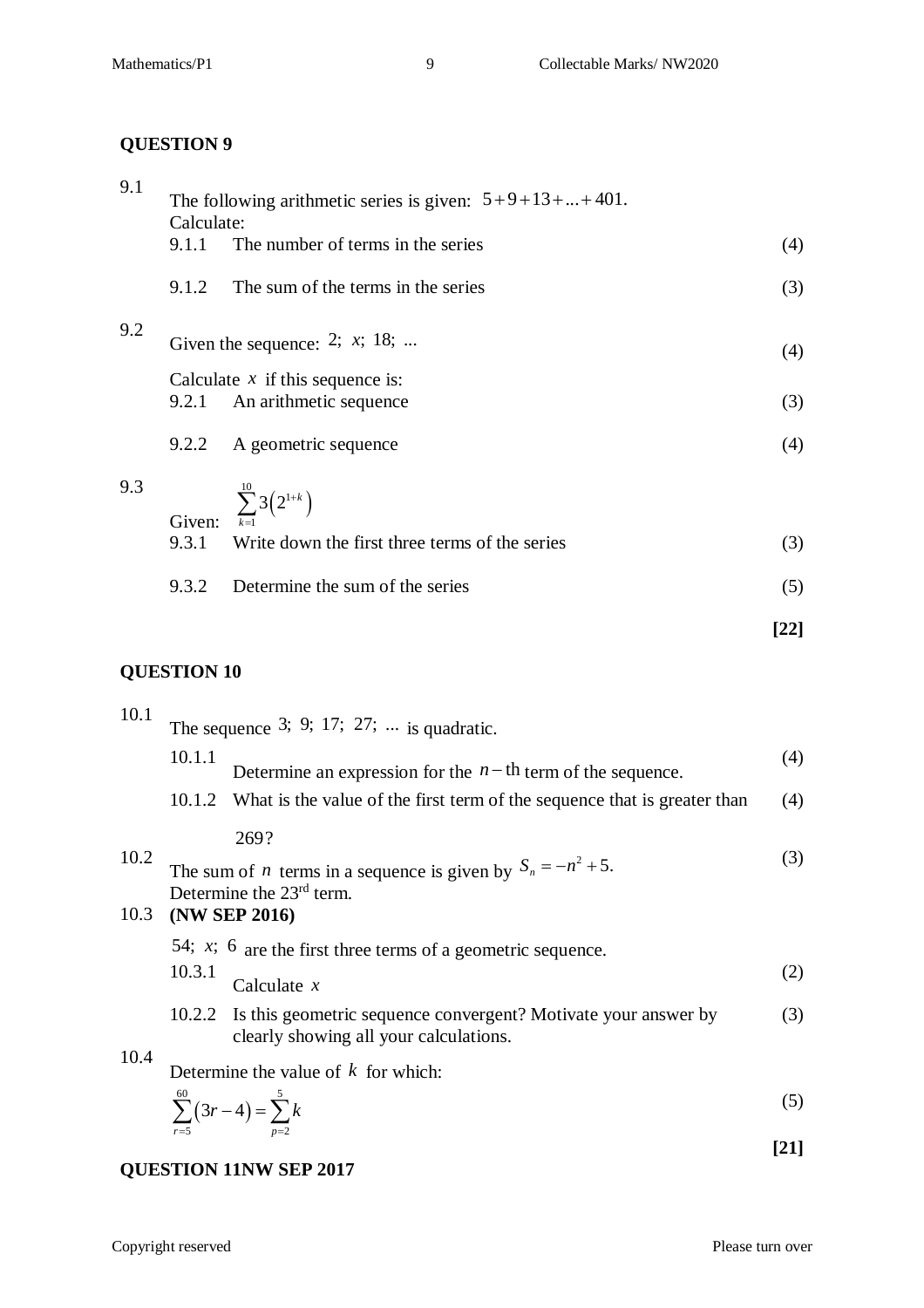| 11.1                                                                                         |        | 69; 0; $-63$ ;  forms a quadratic sequence.                                     |        |
|----------------------------------------------------------------------------------------------|--------|---------------------------------------------------------------------------------|--------|
|                                                                                              |        | 11.1.1 Write down the value of the next term in the sequence                    | (1)    |
|                                                                                              | 11.1.2 | Calculate an expression for the $n^{\text{th}}$ term of the sequence.           | (4)    |
|                                                                                              | 11.1.3 | Determine the value of the smallest term in this sequence                       | (4)    |
| 11.2<br>A finite arithmetic series of 16 terms has a sum of 632.<br>The eleventh term if 47. |        |                                                                                 |        |
|                                                                                              |        | 11.2.1 Calculate the $1st$ term of the series                                   | (5)    |
|                                                                                              |        | 11.2.2 Determine the fifth term of the series                                   | (1)    |
|                                                                                              |        | 11.2.3 Express the sum of the last five terms of this series in sigma notation. | (2)    |
|                                                                                              |        |                                                                                 | $[17]$ |

#### **QUESTION 12**

12.2

#### 12.1 **NW SEP 2018**

|                    | If $x+1$ ; $x-1$ ; $2x-5$ ;  are the first 3 terms of a geometric series, calculate:                                                                                                                                                                                                                               |     |
|--------------------|--------------------------------------------------------------------------------------------------------------------------------------------------------------------------------------------------------------------------------------------------------------------------------------------------------------------|-----|
| 12.1.1             | The value(s) of $x$                                                                                                                                                                                                                                                                                                | (5) |
| 12.1.2             | For which value of $x$ in QUESTION 12.1.1 will the series converge?                                                                                                                                                                                                                                                | (4) |
| 12.1.3             | The sum to infinity if $x = 3$                                                                                                                                                                                                                                                                                     | (2) |
| <b>NW SEP 2019</b> |                                                                                                                                                                                                                                                                                                                    |     |
|                    | $\sqrt{2}$ $\sqrt{2}$ $\sqrt{2}$ $\sqrt{2}$ $\sqrt{2}$ $\sqrt{2}$ $\sqrt{2}$ $\sqrt{2}$ $\sqrt{2}$ $\sqrt{2}$ $\sqrt{2}$ $\sqrt{2}$ $\sqrt{2}$ $\sqrt{2}$ $\sqrt{2}$ $\sqrt{2}$ $\sqrt{2}$ $\sqrt{2}$ $\sqrt{2}$ $\sqrt{2}$ $\sqrt{2}$ $\sqrt{2}$ $\sqrt{2}$ $\sqrt{2}$ $\sqrt{2}$ $\sqrt{2}$ $\sqrt{2}$ $\sqrt{2$ |     |

Write  $-4 + 3 + 10 + ... + 486$  in sigma notation.

12.3 This arithmetic sequence  $-11$ ;  $-4$ ; 3; ... forms the first three first difference of a quadratic sequence. Which term in this quadratic sequence will be the smallest? Show all your calculations. (5)

**[20]**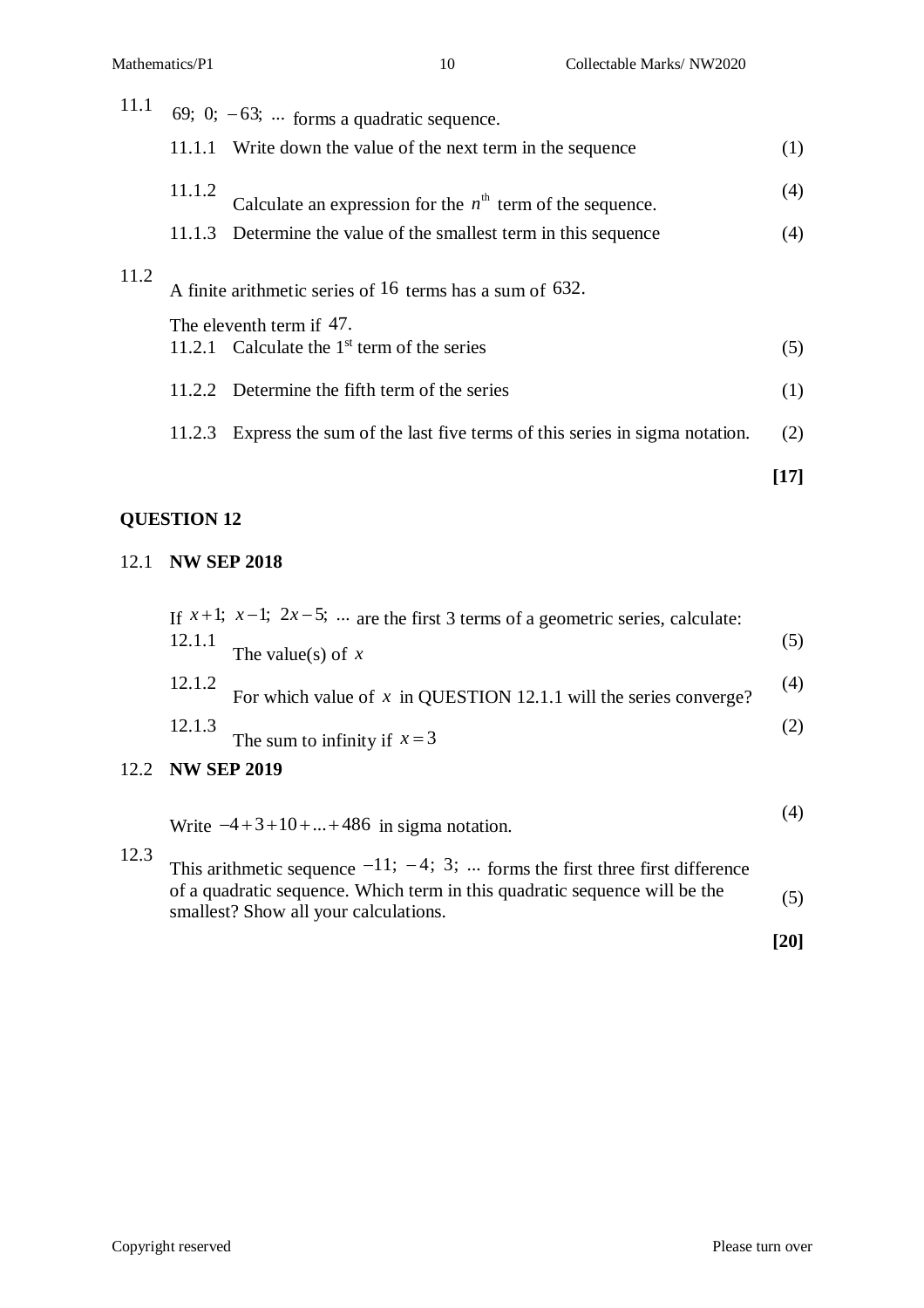| <b>FUNCTIONS AND GRAPHS</b> |                                                                            |                                                                                          |  |
|-----------------------------|----------------------------------------------------------------------------|------------------------------------------------------------------------------------------|--|
|                             | <b>GRADE 10</b>                                                            | <b>GRADE 11</b>                                                                          |  |
|                             | $y = ax + q$ - linear                                                      | $y = ax + q$ - linear                                                                    |  |
|                             | $y = ax^2 + q$ - parabolic                                                 | parabolic<br>$y = a(x+p)^{2} + q$                                                        |  |
|                             |                                                                            | $y = ax^2 + bx + c$<br>$y = a(x - x_1)(x - x_2)$                                         |  |
|                             | $y = \frac{a}{x} + q$ - hyperbolic                                         | $y = \frac{a}{x+p} + q$<br>- hyperbolic                                                  |  |
|                             | $y = ab^x + q$ ; $b > 0$ , $b \ne 1$ - exponential                         | $y = ab^{x+p} + q$ ; $b > 0$ , $b \ne 1$ - exponential                                   |  |
|                             | Point-by-point plotting                                                    |                                                                                          |  |
|                             | Generalise effects of parameters a                                         | Generalise effect of $a$ , $p$ and $q$ on graphs                                         |  |
|                             | and $q$ on graphs                                                          |                                                                                          |  |
|                             | Drawing the graphs using parameters,<br>$x$ – intercept(s) and             | Drawing the graphs using parameters, $x-$<br>$intercept(s)$ and                          |  |
|                             | $y$ – intercept and asymptotes                                             | $y$ – intercept and asymptotes                                                           |  |
|                             | Finding equations of the functions                                         | Finding equations of the functions and                                                   |  |
|                             | and interpretation                                                         | interpretation                                                                           |  |
|                             | Solving problems involving all<br>functions                                | Solving problems involving all functions                                                 |  |
|                             |                                                                            | Average gradient between two points on a<br>curve                                        |  |
|                             | <b>ALGEBRAIC FUNCTIONS AND INVERSES</b>                                    |                                                                                          |  |
| <b>GRADE 12</b>             |                                                                            |                                                                                          |  |
|                             | Determine and sketch graphs of the<br>inverses of the functions defined by | Focus on the following characteristics                                                   |  |
|                             |                                                                            | Domain and range                                                                         |  |
|                             | $y = ax + q$                                                               | Intercepts with the axes<br>Turning point                                                |  |
|                             | $y = ax^2$                                                                 | Minima and maxima                                                                        |  |
|                             | $y = b^x$ $(b > 0; b \ne 1)$                                               | Horizontal and vertical asymptotes                                                       |  |
|                             | $y = b^x \ (0 < b < 1)$                                                    | Shape and symmetry                                                                       |  |
|                             | $y = \log_b x \Leftrightarrow x = b^y \ (b > 0; b \neq 1)$                 | Average gradient (average rate of change)<br>Interval on which graph decreases/increases |  |
|                             | $y = \log_b x \Longleftrightarrow x = b^y \left(0 < b < 1; b > 1\right)$   |                                                                                          |  |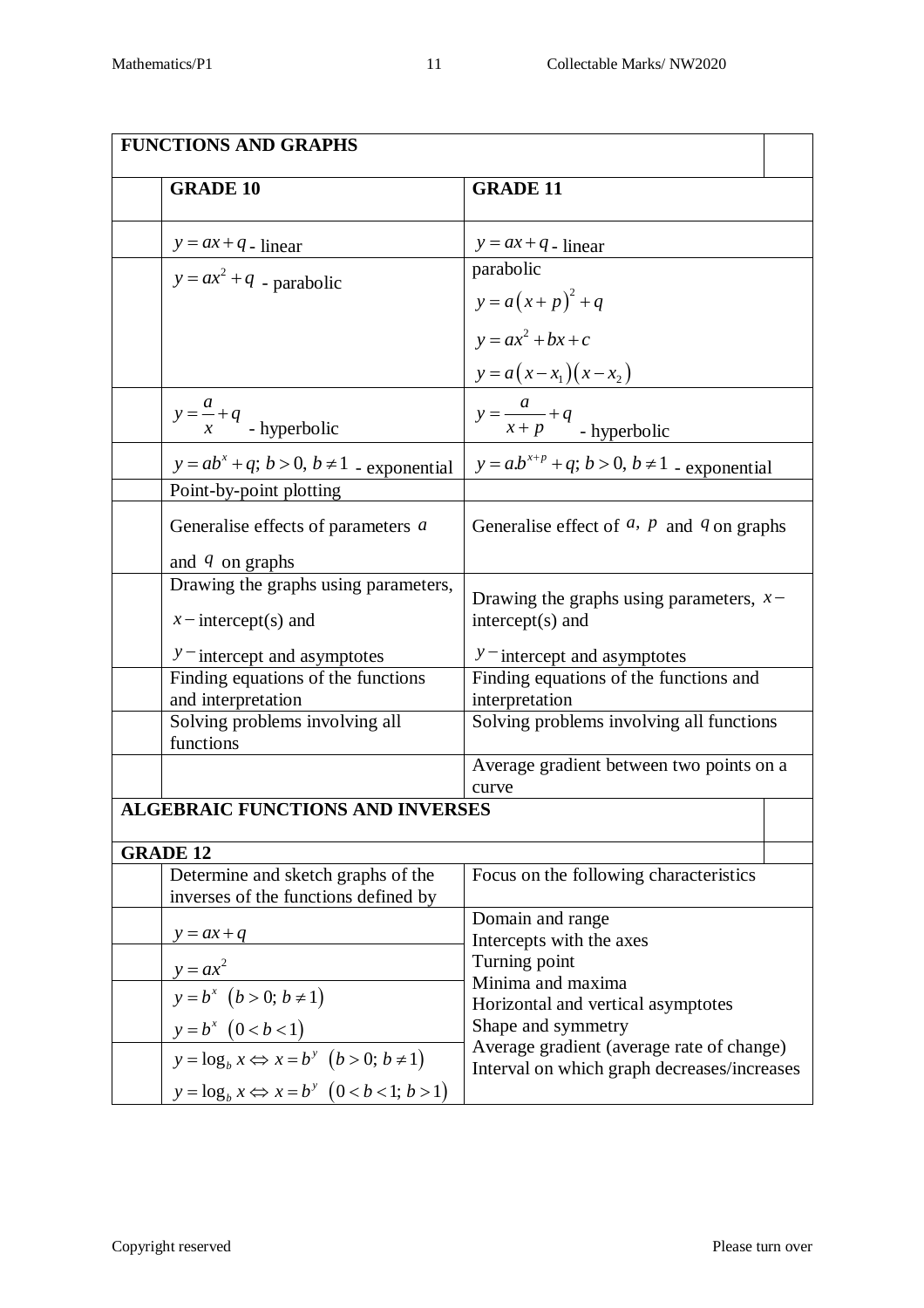| <b>VOCABULARY</b>         |                                                                                                                                                               |
|---------------------------|---------------------------------------------------------------------------------------------------------------------------------------------------------------|
| Function                  | A relationship that assigns one output for each input<br>value                                                                                                |
| Gradient of a line        | $m = \frac{y_2 - y_1}{y_2 - y_1}$<br>$x_2 - x_1$                                                                                                              |
| Average gradient          | $m = \frac{f(x_2) - f(x_1)}{g(x_2) - g(x_1)}$                                                                                                                 |
| Line of symmetry          | $\frac{x_2 - x_1}{x_1 + x_2}$<br>A line that divides a figure so that the two parts of the<br>figure are congruent. It divides a figure into mirror<br>images |
| Line symmetry             | When a figure can be folded on line so that its two parts<br>are congruent                                                                                    |
| Reflection                | When a figure is flipped across a line                                                                                                                        |
| Asymptote                 | The line that a curve will get closer and closer without<br>ever reaching it.                                                                                 |
| Axis of symmetry $(A, S)$ | $x = \frac{-b}{2a}$                                                                                                                                           |
| Turning point of $f$      | $\left(\frac{-b}{2a}\,;\,f\left(\frac{-b}{2a}\right)\right)$                                                                                                  |
| $x - axis$                | Horizontal number line                                                                                                                                        |
| $x$ – coordinate          | First number in an ordered pair                                                                                                                               |
| $x$ – intercept(s)        | $x$ – coordinate of the point where a curve crosses the                                                                                                       |
|                           | $x - axis$<br>Vertical number line                                                                                                                            |
| $y - axis$                |                                                                                                                                                               |
| $y$ – coordinate          | Second number in an ordered pair                                                                                                                              |
| $y$ – intercept           | $y$ – coordinate of the point where a curve crosses the                                                                                                       |
|                           | $y - axis$                                                                                                                                                    |
|                           |                                                                                                                                                               |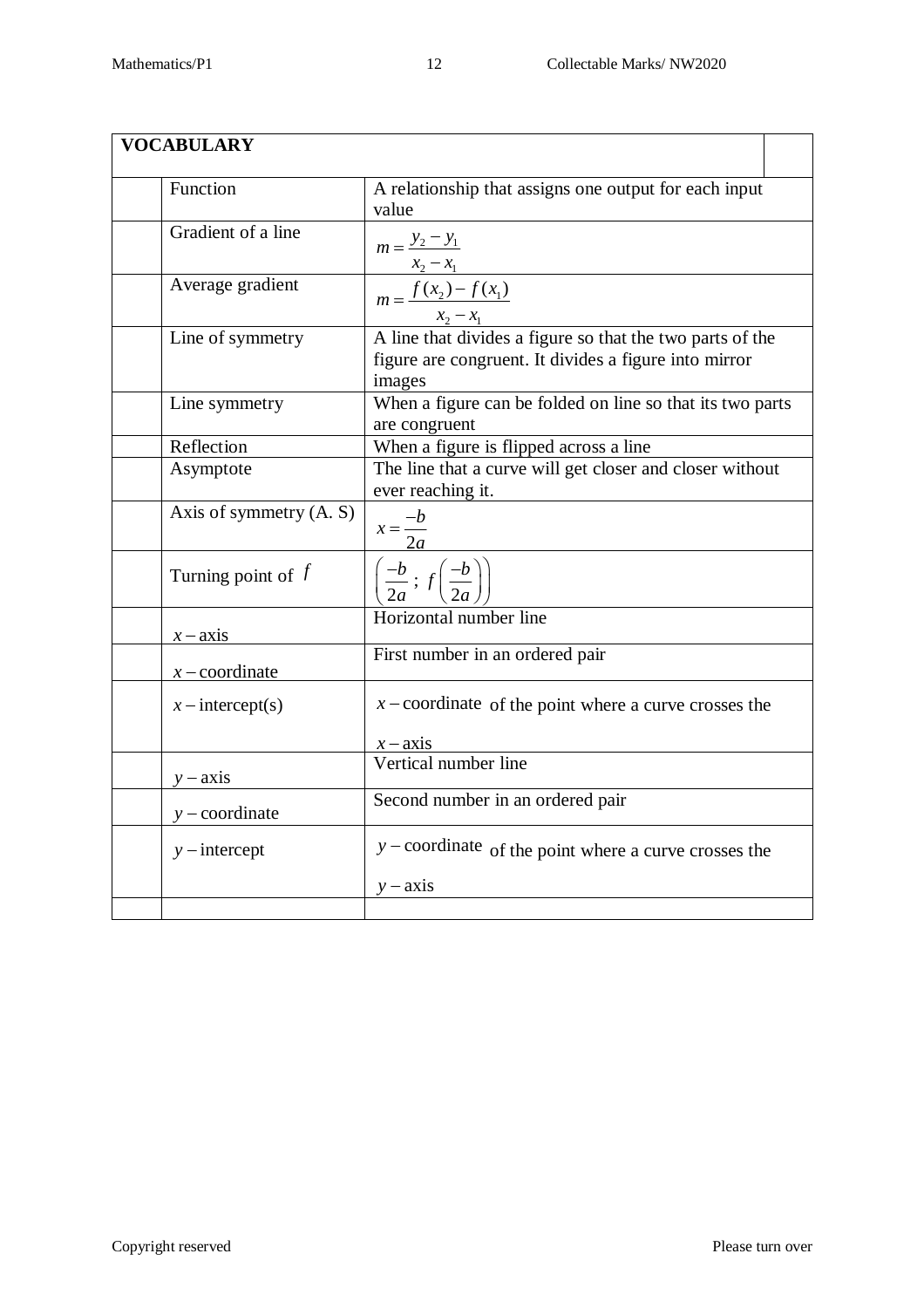If  $f(x) = ax^2 + bx + c$  then the gradient at any point is  $f'(x)$ 

That is  $f'(x) = 2ax + b$ 

At the turning point (either maximum or minimum)  $f'(x) = 0$ 

That is  $2ax + b = 0$  and therefore

$$
x = \frac{-b}{2a}
$$

The corresponding  $y$  – value is  $(2)$  $f\left(\frac{-b}{2}\right)$ *a*  $(-b)$  $\left(\overline{2a}\right)$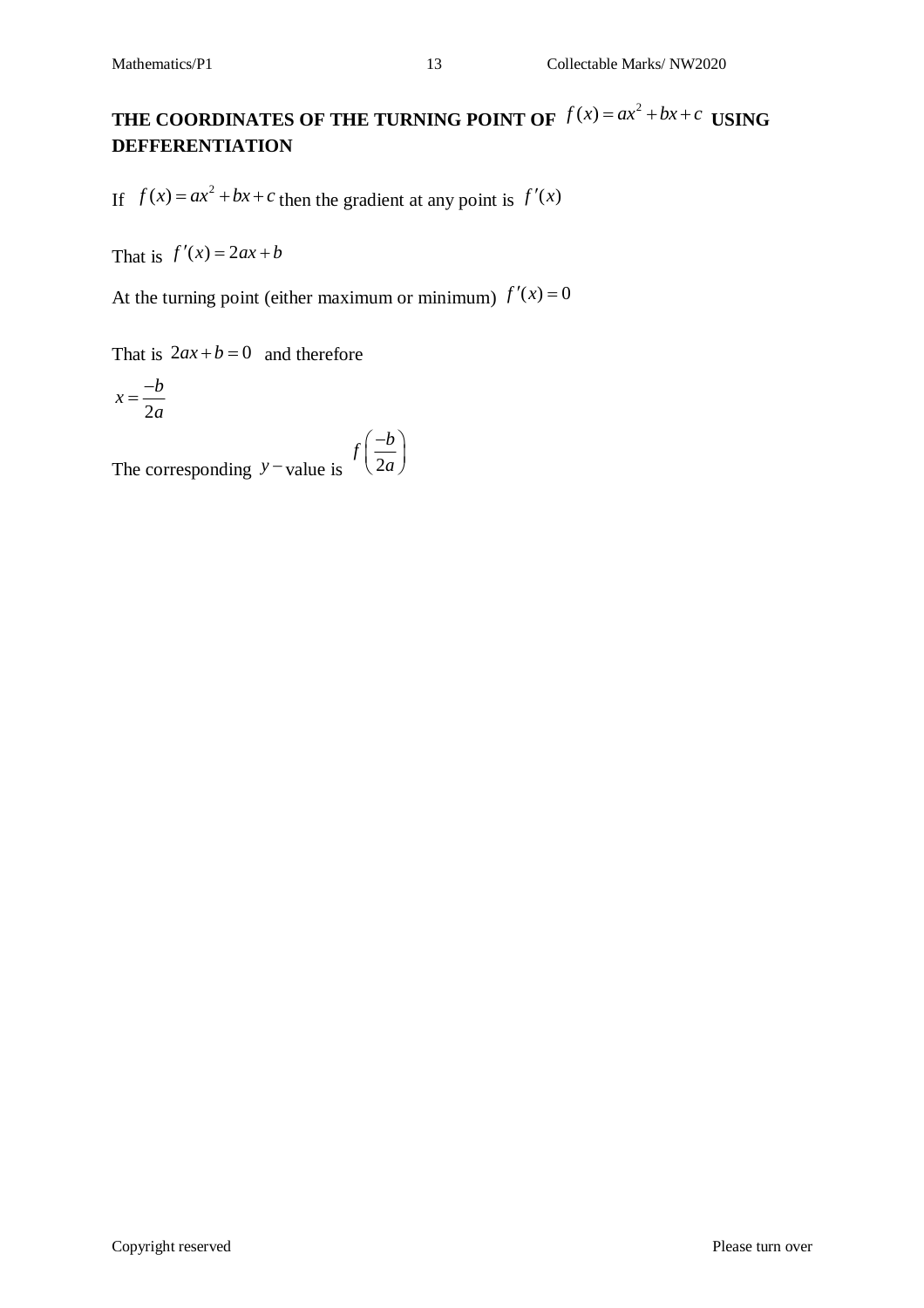| Function  | Equation     | Orientation                                                                                                                                            |                                                                                      |
|-----------|--------------|--------------------------------------------------------------------------------------------------------------------------------------------------------|--------------------------------------------------------------------------------------|
| Linear    | $y = ax + q$ | $a < 0$ $y = -2x + 3$                                                                                                                                  | $a > 0$ $y = 3x-2$                                                                   |
|           |              | 6<br>$\overline{2}$<br>$\overline{-2}$<br>$-1$<br>$\mathbf 0$<br>$\overline{\mathbf{3}}$<br>$\mathbf{1}$<br>$^{\rm -2}$                                | 4.<br>2 <sup>1</sup><br>$-1$<br>$\mathbf 0$<br>$\frac{1}{x}$<br>$-4$                 |
| Parabolic |              |                                                                                                                                                        | $a > 0$ $y = 2x^2 + 4x - 3$                                                          |
|           |              | $y = ax^2 + bx + c$<br>$y = a(x+p)^2 + q$<br>$y = -\left(x-\frac{1}{2}\right)^2 + \frac{13}{4}$                                                        | $y = 2(x+1)^2 - 5$                                                                   |
|           |              | $\frac{1}{3}$<br>$-2$<br>$\mathbf{0}$<br>$\overline{2}$<br>$-1$<br>$\overline{3}$<br>$\mathbf{1}$<br>$\overline{4}$<br>$\mathbf{x}$<br>$-2$<br>$y - 4$ | 2<br>$-4$<br>$\frac{1}{2}$<br>$-2$<br>0<br>$\boldsymbol{x}$<br>$-2$<br>$\mathcal{Y}$ |

| Hyperbolic | $y = \frac{a}{x+p} + q$ | $a < 0$ <sup>y = <math>\frac{-1}{x-3}</math> + 2</sup> | $a > 0$ $y = \frac{3}{x+2} - 1$      |
|------------|-------------------------|--------------------------------------------------------|--------------------------------------|
|            |                         | 8 <sub>1</sub>                                         | 4                                    |
|            |                         | $6 -$<br>$\mathcal{Y}$<br>4                            | $\mathcal{Y}$<br>2                   |
|            |                         | 2                                                      | $-3$<br>$\mathbf{o}$<br>$-1$<br>$-4$ |
|            |                         | $-2$<br>$\frac{1}{2}$<br>$\mathbf 0$                   | $-2$                                 |
|            |                         | $-2-$                                                  | $-4$                                 |
|            |                         | $-4 -$                                                 |                                      |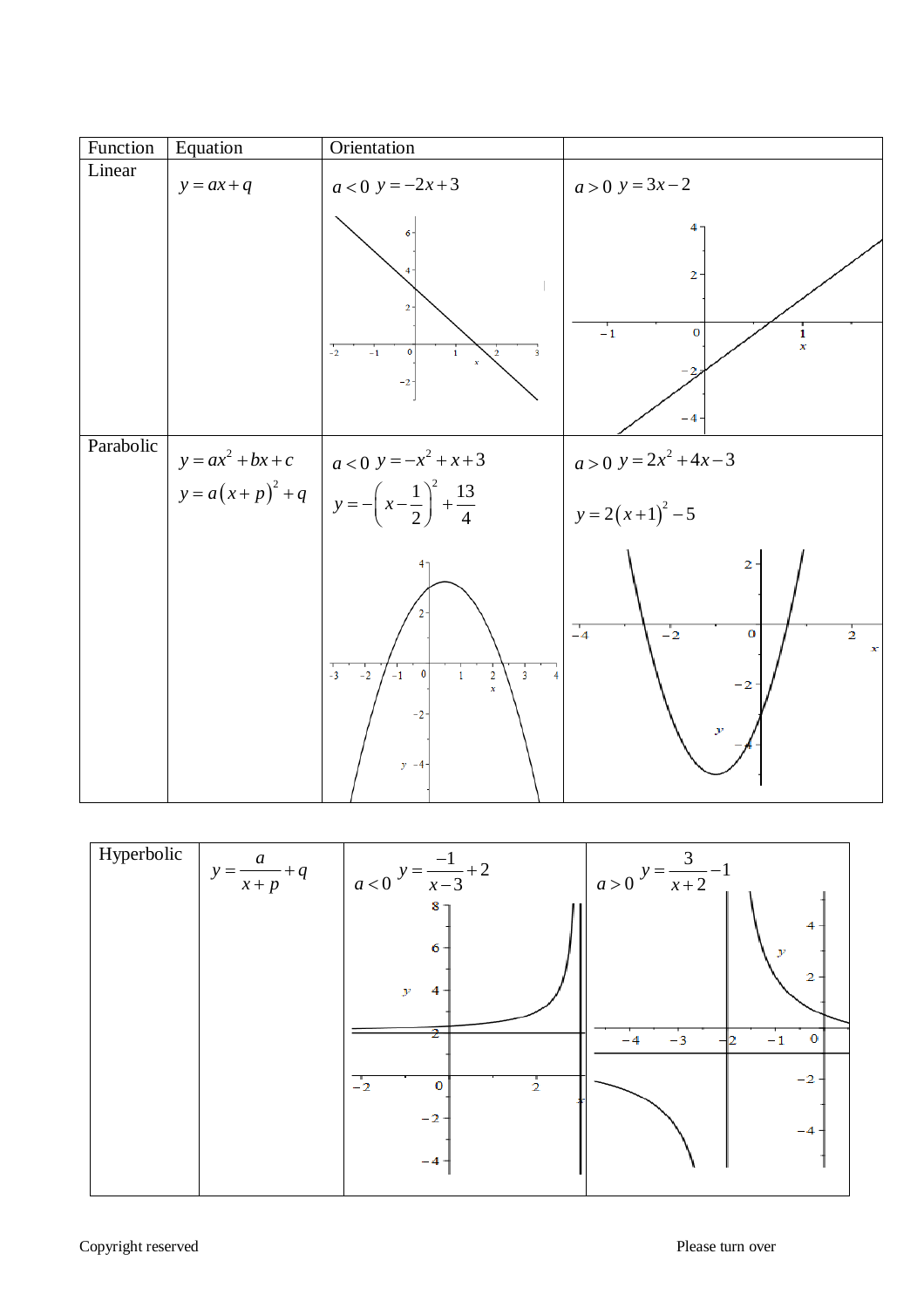| Exponential | $y = a.b^{x+p} + q$                              | $\left  b > 1 \right.$ y = 2.(3) <sup>x+2</sup> +1<br>$\overline{\mathbf{3}}$<br>$y \quad 2$<br>$-1$<br>$\theta$<br>$-2$<br>2<br>$\mathbf{3}$<br>$\bar{x}$<br>$-1$ | $0 < b < 1$ $y = \left(\frac{1}{2}\right)^{x-1} - 4$<br>$-2$<br>0<br>$\overline{2}$<br>3<br>$\mathbf x$<br>$y - 3 -$<br>$-5 -$                                                     |
|-------------|--------------------------------------------------|--------------------------------------------------------------------------------------------------------------------------------------------------------------------|------------------------------------------------------------------------------------------------------------------------------------------------------------------------------------|
| Logarithmic | $y = \log_b k(x+p)$ $\vert b > 1$ $y = \log_2 x$ | 21<br>ŀ<br>$\bf{0}$<br>$\overline{3}$<br>$\frac{2}{x}$<br>$-1$<br>$-2-$                                                                                            | $y = log_1(x)$<br>0 < b < 1<br>$\mathcal{Y}% _{0}$<br>$1 -$<br>$\overline{-2}$<br>$\mathbb{Z}_1$<br>$\mathbf 0$<br>$\frac{2}{x}$<br>$\overline{\mathbf{3}}$<br>$^{\rm -1}$<br>$-2$ |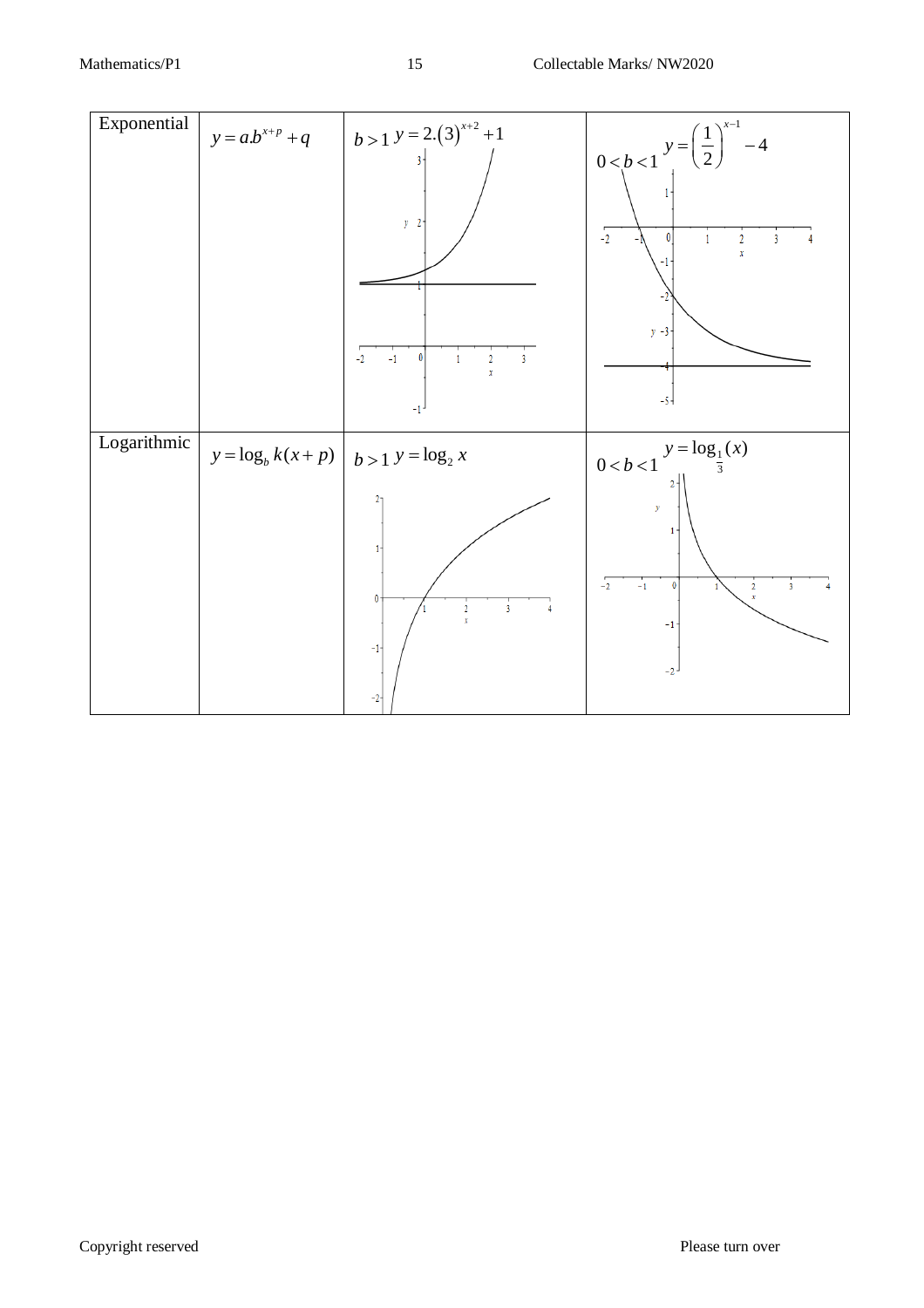#### **QUESTION 13 NW SEP 2015**

$$
f(x) = \frac{a}{x + \rho} + q \quad \text{and} \quad g(x) = bx^2 + c
$$

The sketch below represents the graphs of:



The point A(−3 ; 2) is the point of intersection of the asymptotes of*f*. The graph of*f* intersects the *x*-axis at  $(-1, 0)$ . The graph of *g* intersects the *y*-axis at  $(0, -2)$ .

| 13.1 | Write down the equations of the asymptotes off.                                                                                                                            | (2)           |
|------|----------------------------------------------------------------------------------------------------------------------------------------------------------------------------|---------------|
| 13.2 | Determine the equation of $f$ .                                                                                                                                            | (3)           |
| 13.3 | Write down the equation of the axes of symmetry of fin the form $y = mx$<br>$+ c$ ifm $< 0$ .                                                                              | (2)           |
| 13.4 | Write down the domain of $5f(x - 1)$ .                                                                                                                                     | (2)           |
| 13.5 | Write down the equation of $k$ , the reflection of f about the y-axis. Leave your<br>$y = \frac{a}{x + p} + q$<br>answer in the form                                       | (2)           |
| 13.6 | For which value(s) of x is $f(x)$ . $g'(x) \ge 0$ ?                                                                                                                        | (2)           |
| 13.7 | Determine the equation of $g$ .                                                                                                                                            | (3)           |
| 13.8 | Determine the equation of $h^{-1}(x)$ if $h(x) = g(x) + 2$ . Leave your answer in<br>the formy $= $                                                                        | (3)           |
| 13.9 | The inverse of his not a function. Restrict the domain of h such that $h^{-1}$ is a<br>function. Sketch the restricted graph of h and $h^{-1}$ on the same system of axes. | (2)<br>$[21]$ |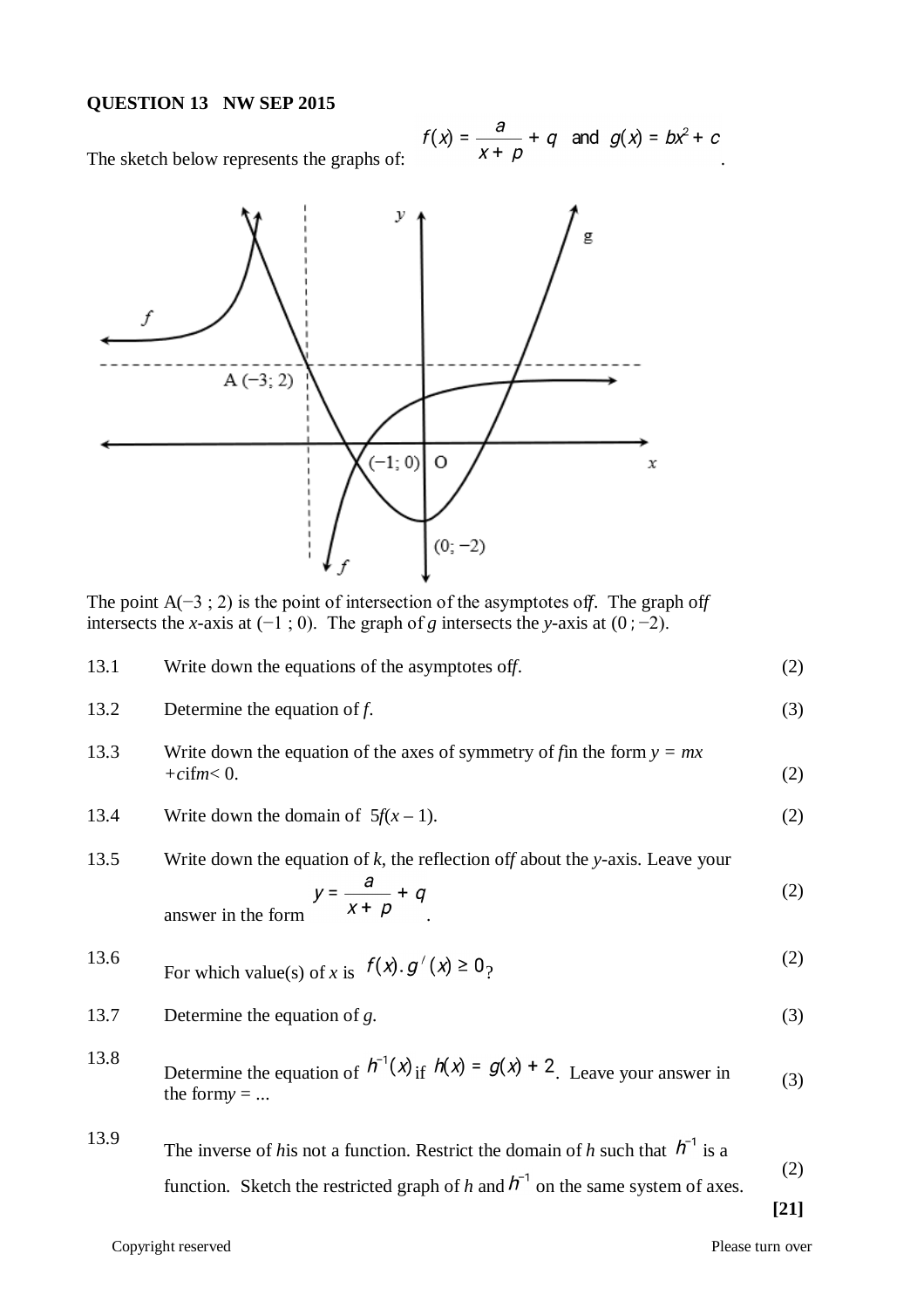#### **QUESTION 14**

The graphs of  $h(x) = 3^{-x}$ ,  $f(x) = -(x+1)^2 + 9$  and  $g(x) = a \cdot 2^x + q$  are represented in the sketch below. D, the turning point of  $f$ , is also a point of intersection of *g* and*f*. The asymptote of *g* passes through C*,*the *y*-intercept of*f*.



14.2 Calculate the values of *a* and *q*. (3)

14.3 Write down the range of *g*. (2)  
\n14.4 Write down the coordinates of D', if D is reflected about the line 
$$
y = 8
$$
. (1)  
\n14.5 If  $k(x) = (x + 2)^2 + 9$ , describe the transformation from *f* to *k*. (3)

14.6 Write down the equation of 
$$
h^{-1}(x)
$$
 in the form  $y = ...$  (1)

14.7 Determine the minimum value of 
$$
y = \left(\frac{1}{3}\right)
$$
 (2)

**[14]**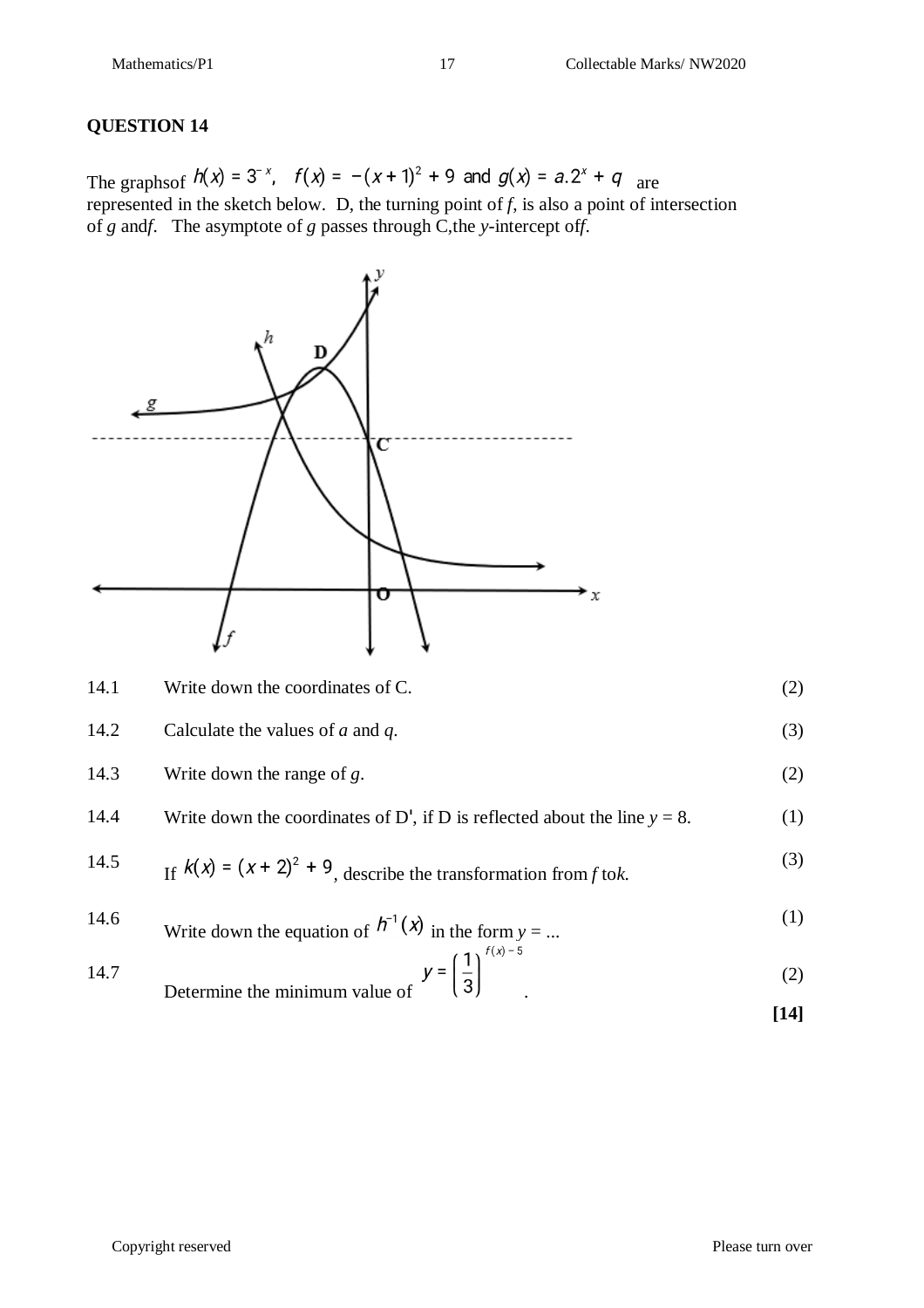#### **QUESTION 15 NW SEP 2016**

| 15.1 | Given: $f(x) = \frac{-3}{x-2} + 1$                                                                               |                   |
|------|------------------------------------------------------------------------------------------------------------------|-------------------|
| 15.1 |                                                                                                                  |                   |
|      | Calculate the coordinates of the $y$ -intercept of $f$ .                                                         | (2)               |
| 15.2 | Calculate the coordinates of the $x$ – intercept of $f$ .                                                        | (2)               |
| 15.3 | Sketch the graph of $f$ in your ANSWER BOOK, clearly showing the<br>asymptotes and the intercepts with the axes. | (3)               |
| 15.4 | Write down the range of $f$ .                                                                                    | (2)               |
| 15.5 | Another function $h$ , is formed by translating $f$ , 3 units to the right and 4                                 | (2)               |
|      | units down. Write down the equation of $h$ .                                                                     |                   |
| 15.6 | For which value(s) of x is $h(x) \le -4$ ?                                                                       | (3)               |
| 15.7 | Determine the equations of the asymptotes of $k(x) = \frac{3x-5}{x-1}$ .                                         | (3)               |
|      |                                                                                                                  | $\left[17\right]$ |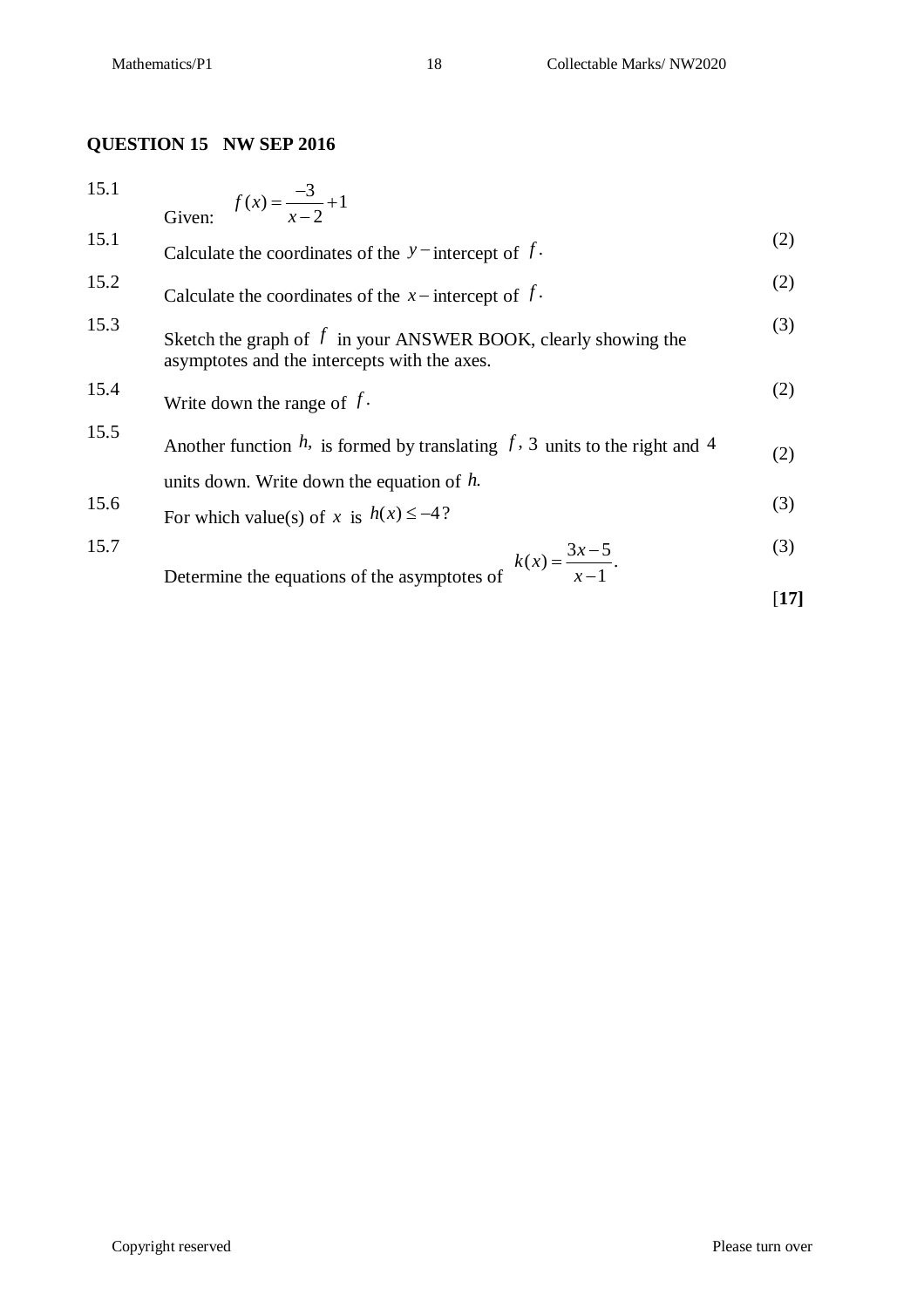#### **QUESTION 16 NW SEP 2016**

The graphs of  $f(x) = 2(x+1)^2 - 8$  and  $f(x) = \frac{1}{2}$ 2 *x*  $g(x) = \left(\frac{1}{2}\right)^x$  are represented in the sketch below. P and Q are the  $x$  – intercepts of  $f$  and R is the turning point of  $f$ . The point  $A(-2, 4)$  is a point in the graph of *g*.



| 16.1 | Write down the equation of the axis of symmetry of $f$ .                                                                                               | (1)  |
|------|--------------------------------------------------------------------------------------------------------------------------------------------------------|------|
| 16.2 | Write down the coordinates of the turning point of $f$ .                                                                                               | (1)  |
| 16.3 | Determine the length of PQ.                                                                                                                            | (4)  |
| 16.4 | Write down the equation of k, if k is the reflection of f in the $y$ -axis. Give                                                                       | (3)  |
| 16.5 | your answer in the form $y = ax^2 + bx + c$ .<br>Write down the equation of $g^{-1}$ , the inverse of 8, in the form $y = $                            | (1)  |
| 16.6 | Sketch the graph of $g^{-1}$ in your ANSWER BOOK, clearly showing the intercept<br>with the axis as well as ONE other point on the graph of $g^{-1}$ . | (3)  |
| 16.7 | For which value(s) of $x$ will:<br>16.7.1<br>$g^{-1}(x) \ge -2$                                                                                        | (2)  |
|      | x.f(x) < 0<br>16.7.2                                                                                                                                   | (4)  |
|      |                                                                                                                                                        | [19] |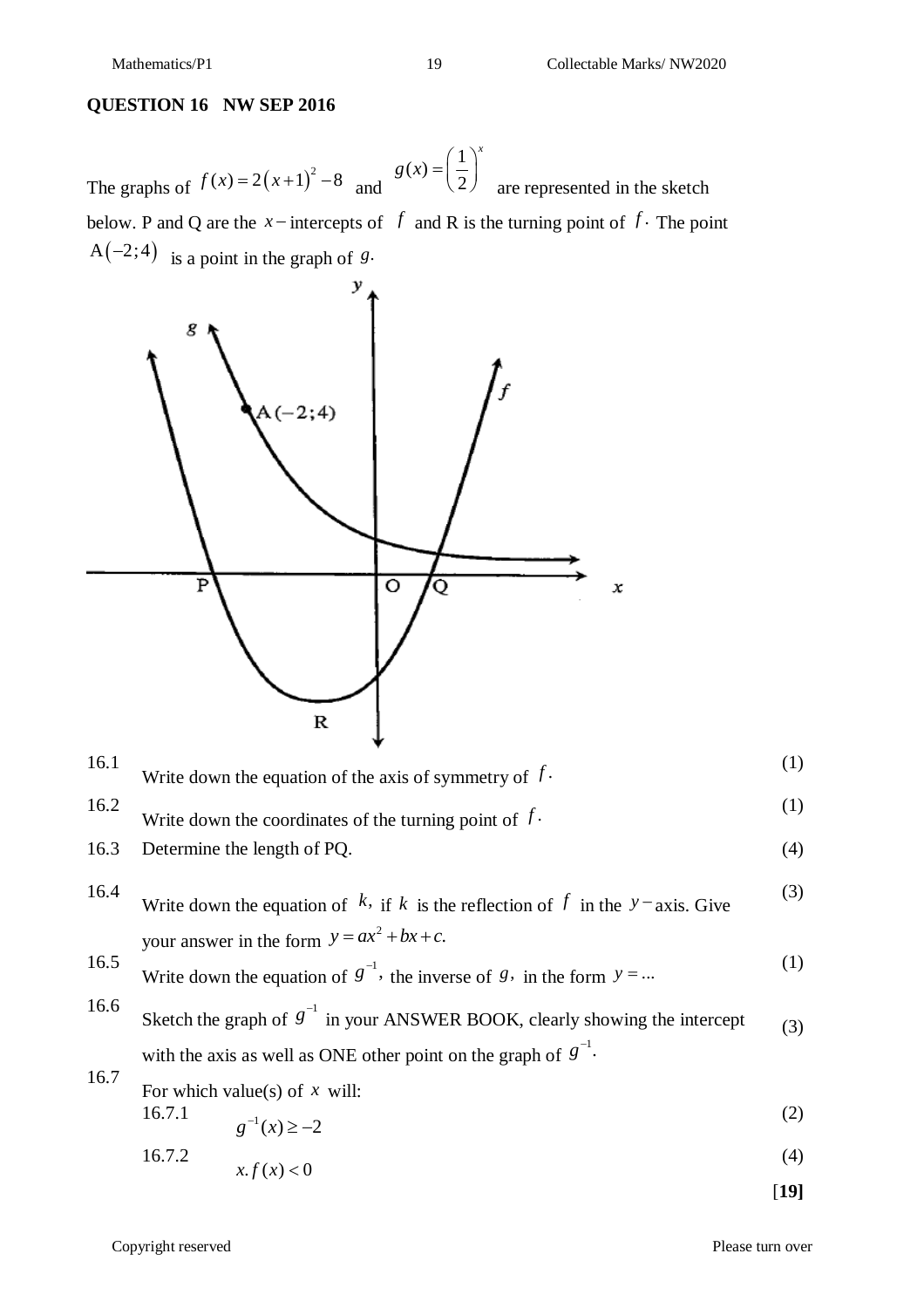#### **QUESTION 17 NW SEP 2017**

2

*x*  $=\frac{1}{2} - 1$  $\overline{\phantom{0}}$ 

#### 17.1

Given:  $f(x) = \frac{4}{2} - 1$  $h(x)$ 

- 17.1.1 Write down the equation of the asymptotes of *h*. (2) 17.1.2
- Sketch the graph of *h*. Show clearly all asymptotes and intercepts with the axes. (4)

17.1.3 Given:  $f(x) = \frac{x+2}{2}$ . 2  $k(x) = \frac{x}{x}$ *x*  $=\frac{x+}{x+1}$  $-2$  How will you use *h* to sketch *k*? Show all your calculations.  $\therefore$   $\therefore$   $\therefore$   $\therefore$   $\therefore$   $\therefore$   $\therefore$   $\therefore$   $\therefore$   $\therefore$   $\therefore$   $\therefore$   $\therefore$   $\therefore$   $\therefore$   $\therefore$   $\therefore$   $\therefore$   $\therefore$   $\therefore$   $\therefore$   $\therefore$   $\therefore$   $\therefore$   $\therefore$   $\therefore$   $\therefore$   $\therefore$   $\therefore$   $\therefore$   $\therefore$   $\therefore$   $\therefore$   $\therefore$   $\there$ 

#### 17.2

The sketch below shows the graphs of  $f(x) = -\frac{2}{3}x^2$ 3  $f(x) = -\frac{2}{3}x^2 + bx + c$  and *g*, a straight line.  $Q(2,6)$  is the turning point of  $f \cdot P$  and R are the *x* – intercepts of  $f \cdot P$ D is the  $y$ <sup>-</sup> intercept of *g*. The graphs of *f* and *g* intersect at P and T.



| 17.2.1 | Calculate the values of $b$ and $c$ .                               |     |
|--------|---------------------------------------------------------------------|-----|
| 17.2.2 | Calculate the coordinates of D if $PD = \frac{\sqrt{13}}{2}$ units. | (2) |
|        |                                                                     |     |
| 17.2.3 | For which value(s) of x is $x.g(x) \ge 0$ ?                         | (2) |
| 17.2.4 | Determine the equation of $g^{-1}$ in the form $y = $               | (4) |

**[20]**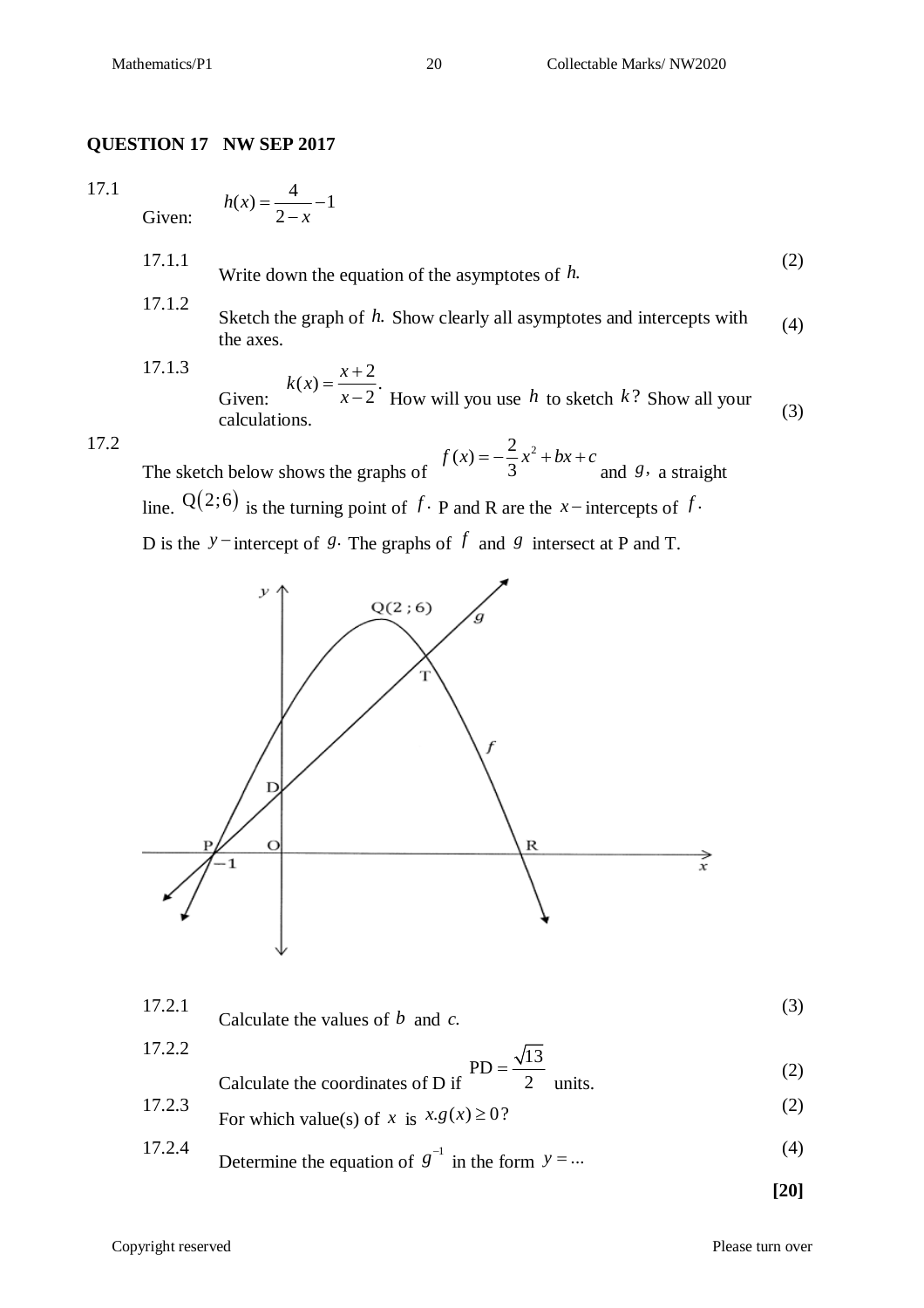#### **QUESTION 18 NW SEP 2017**

The graphs of  $(x)$ 5  $f(x) = -\sqrt{\frac{x}{5}}$ for  $x \ge 0$  and  $g(x) = \log_5 x$  are shown below. T(20;-2) is apoint on  $f \cdot A$  is the *x* – intercept of *g* and B is a point  $f \cdot A$ . AB is parallel to the  $y$ <sup>-</sup> axis.



| 18.1 | Write down the range of $g$ .                                                                                      | (1) |
|------|--------------------------------------------------------------------------------------------------------------------|-----|
| 18.2 | Write down the coordinates of A.                                                                                   | (1) |
| 18.3 | Calculate the length of AB.                                                                                        | (3) |
| 18.4 | It is given that h is obtained when $g^{-1}$ is shifted two units to the left.<br>Write down the equation of $h$ . | (3) |
| 18.5 | Determine the value(s) of x for which $f^{-1}(x) < 20$ .                                                           | (2) |

[**10]**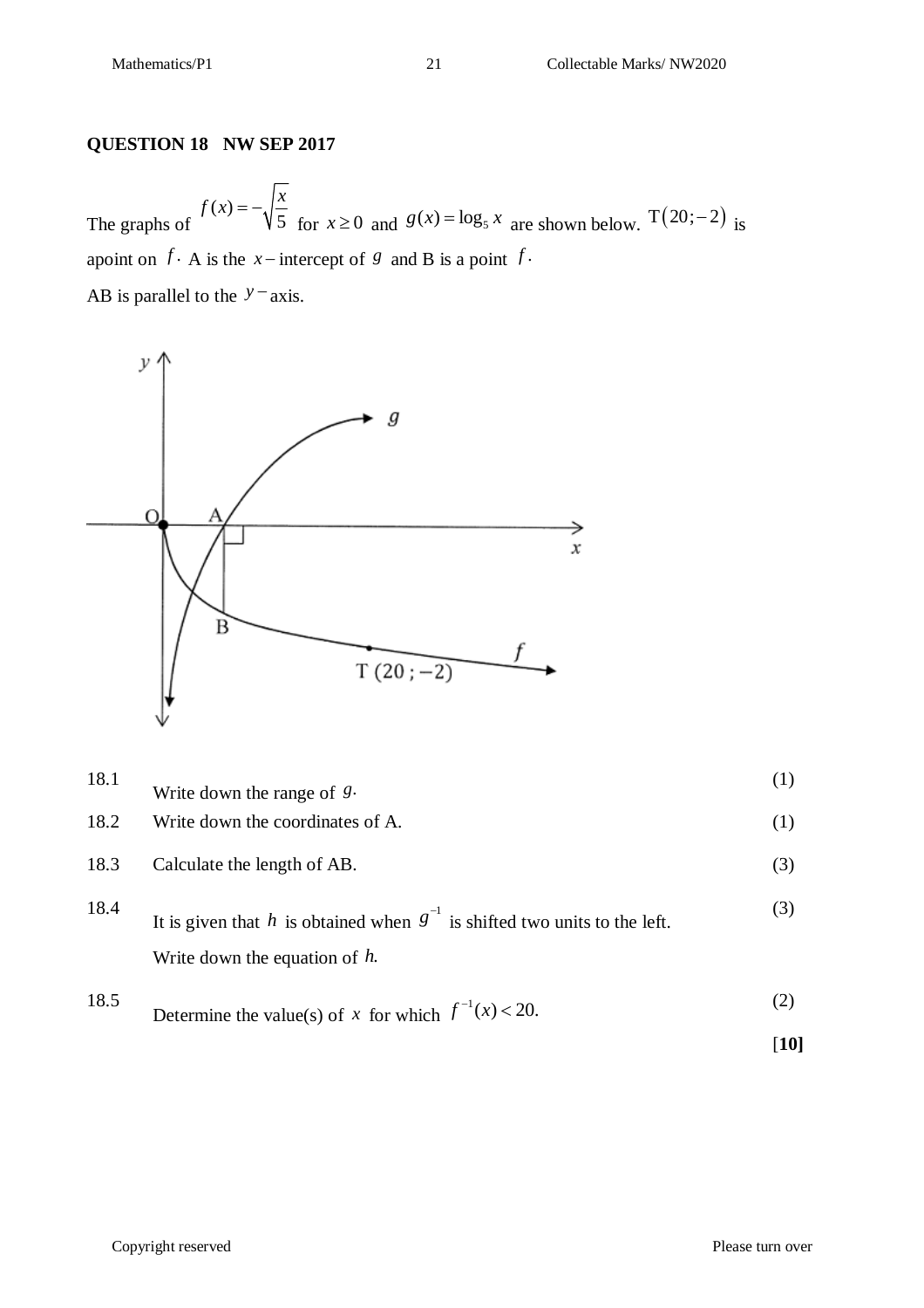#### **QUESTION 19 NW SEP 2018**

#### 19.1

Given:

$$
f(x) = \frac{a}{x - p} + q.
$$

- The point  $B(-1,0)$  is an *x*-intercept of *f*.
- The domain of  $f$  is real numbers, but  $x \neq 2$ .
- The range of  $f$  is real numbers, but  $y \neq 3$ .
- $\bullet$  *f* is a decreasing function.

| 19.1.1 | Determine the equation of $f$ .                                                                                  |     |
|--------|------------------------------------------------------------------------------------------------------------------|-----|
| 19.1.2 | Determine the coordinates of the $y$ – intercept of $f$ .                                                        | (2) |
| 19.1.3 | Sketch the graph of $f$ in your ANSWER BOOK, clearly showing the<br>asymptotes and the intercepts with the axes. |     |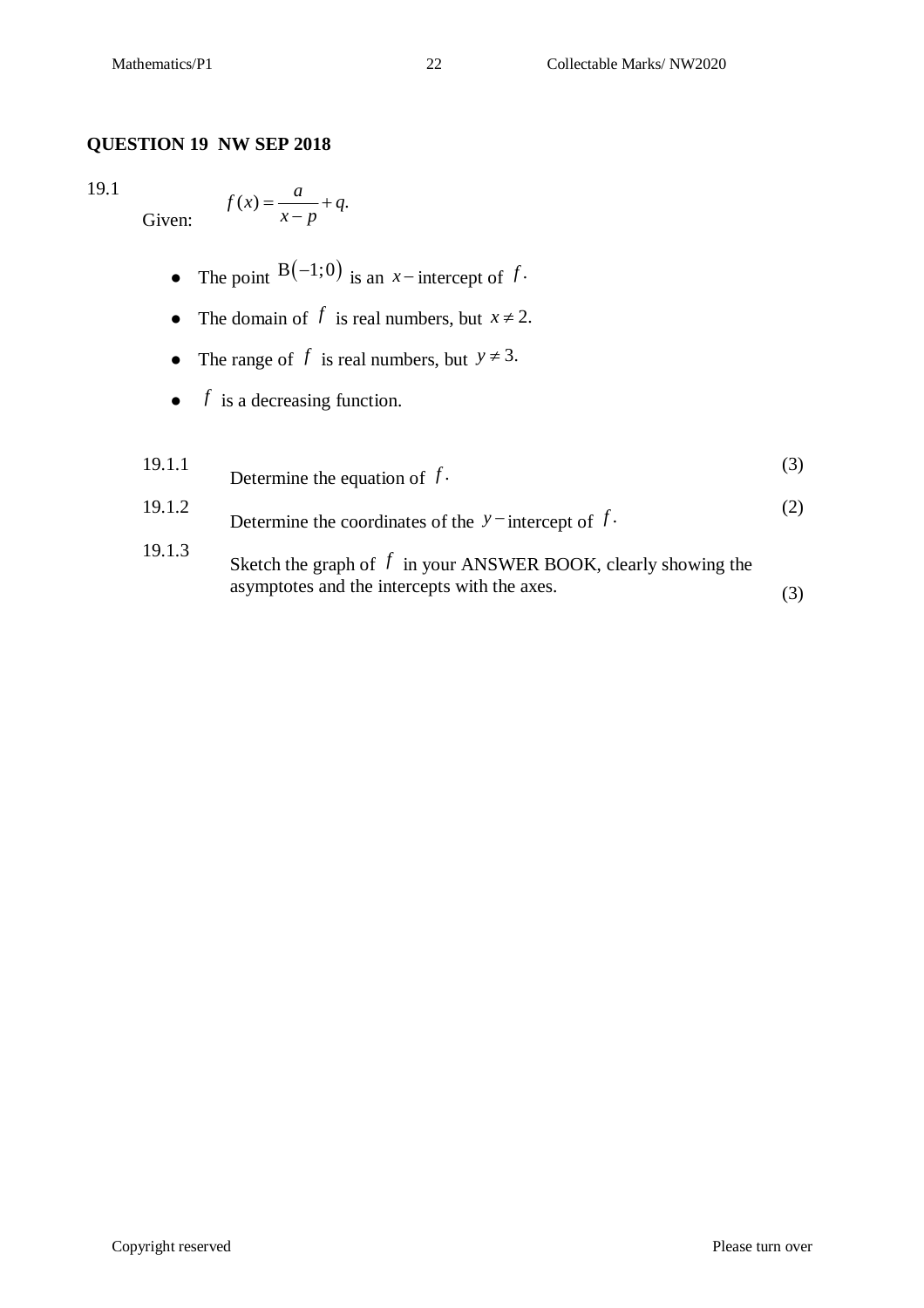19.2 The graphs of  $f(x) = a(x+p)^2 + q$  and  $(x) = \frac{2}{1} - 3$ 1  $g(x)$ *x*  $=-\frac{2}{1}-3$  are sketched below. P is the  $y$ <sup>-</sup> intercept of  $f$  and  $g$ . The horizontal asymptote of  $g$  is also a tangent

to  $f$  at the turning point of  $f$ .



| 19.2.1 | Write down the equation of the vertical asymptote of $g$ .                                      | (1)  |
|--------|-------------------------------------------------------------------------------------------------|------|
| 19.2.2 | Determine the coordinates of P.                                                                 | (2)  |
| 19.2.3 | Determine the equation of $f$ .                                                                 | (3)  |
| 19.2.4 | One of the axes of symmetry of $\mathcal{S}$ is a decreasing function. Write                    | (2)  |
|        | down the equation of this axis of symmetry, $h(x)$ .                                            |      |
| 19.2.5 | For which values of k will $g(x) = h(x) + k$ have TWO real roots that<br>are of opposite signs? | (2)  |
| 19.2.6 | Give the domain of $m(x)$ is $m(x) = g(2x) + 5$ .                                               | (3)  |
|        |                                                                                                 | [21] |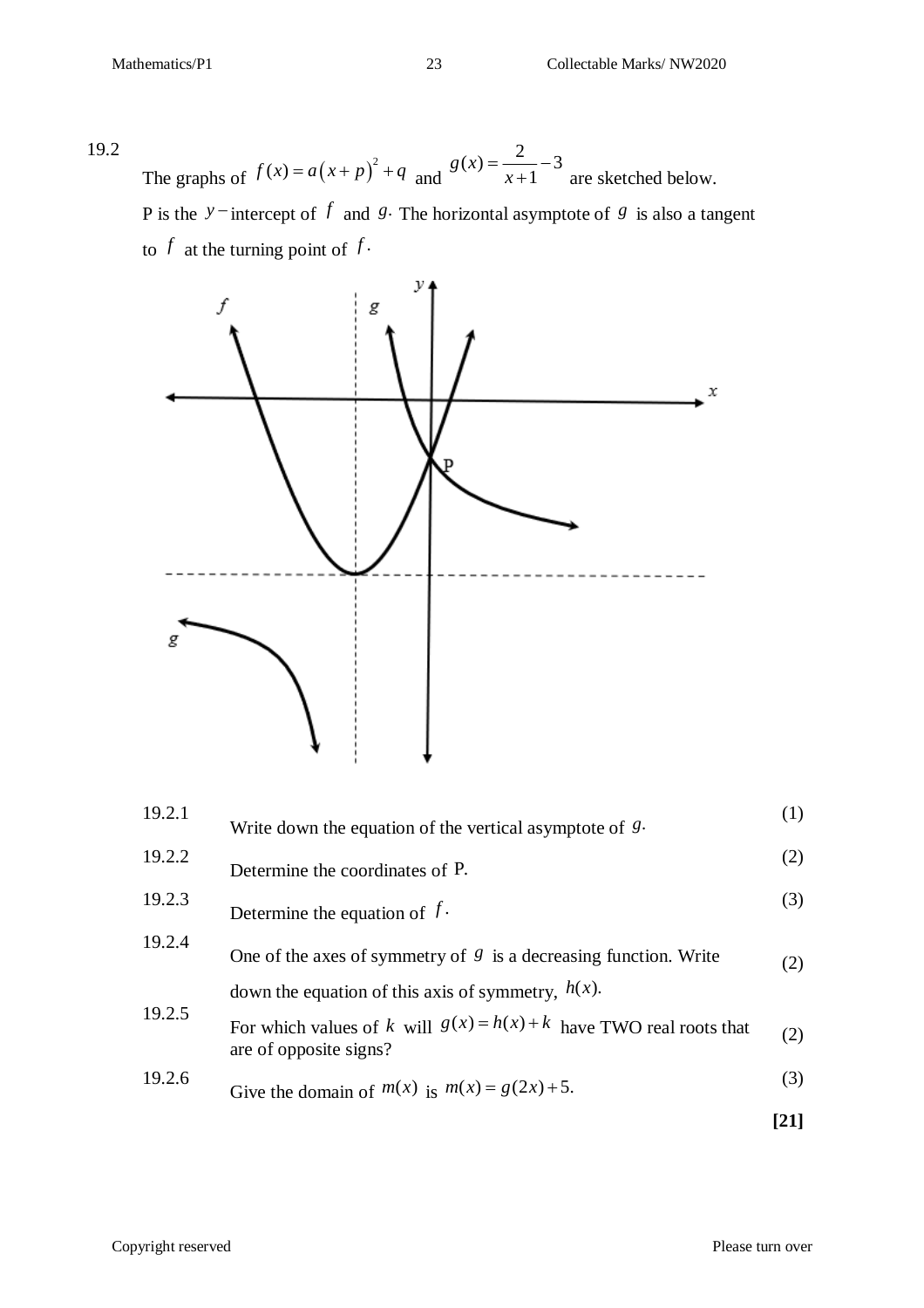#### **QUESTION 20 NW SEP 2018**

The diagram below shows the curves of  $f(x) = \frac{1}{2}x^2$ , 4  $f(x) = \frac{1}{4}x^2$ , where  $x \ge -2$  and  $g(x) = a^x$ , where  $a > 0$ . The point  $A(-1;3)$  lies on the graph of *g*. P is the  $y$ <sup>-</sup> intercept of  $f$  and  $g$ . The horizontal asymptote of  $g$  is also a tangent to  $f$ at the turning point of  $f$ .



$$
20.1 \quad \text{Show that} \quad g(x) = \left(\frac{1}{3}\right)^x. \tag{1}
$$

| 20.2 | For which value(s) of x is the graph of f strictly decreasing? | (2) |
|------|----------------------------------------------------------------|-----|
| 20.3 | Determine the inverse of f in the form $y = $                  | (2) |
| 20.4 | Sketch the graph of $f^{-1}$ in your ANSWER BOOK.              | (2) |
| 20.5 | Write down the range of $f^{-1}$ .                             | (2) |
| 20.6 | Determine the inverse of 8 in the form $y = $                  | (2) |
| 20.7 | For which values of x will $g^{-1}(x) \ge -1$ ?                | (2) |
|      |                                                                |     |

$$
[13]
$$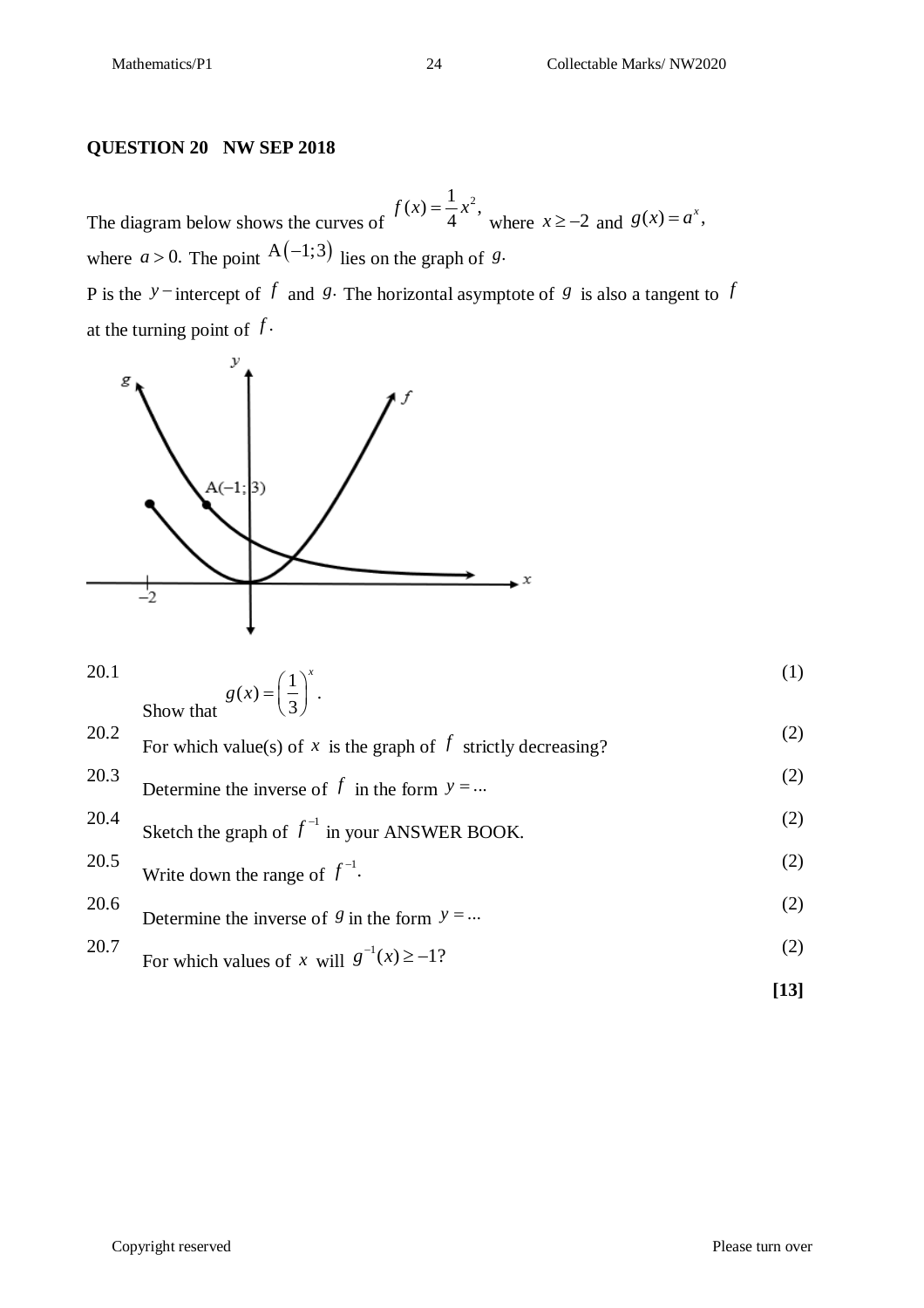#### **QUESTION 21 NW SEP 2019**

The graphs of  $(x-2)^{x}$  $f(x) = \frac{1}{2}(x-2)^2 - 9$ 2  $g(x) = \frac{1}{2}(x-2)^2 - 9$  and  $h(x) = \frac{a}{a} + q$  $x + p$  $=\frac{a}{\sqrt{a}}+\zeta$  $+p$ <sup>1</sup> are sketched below. The axis of symmetry of graph  $g$  is the vertical asymptote of graph  $h$ . The line  $f$  is an axis of symmetry of graph  $h$ . B is the  $y$  -intercept of  $h$ ,  $g$  and  $f$ .



\n- 21.1 Write down the coordinates of C, the turning point of *8*·
\n- 21.2 Determine the coordinates of B.
\n- 21.3 Write down the equation of *f*.
\n- 21.4 Determine the equation of *h*.
\n- 21.5 Write down the equations of the vertical and horizontal asymptotes of 
$$
k(x) = 3h(x) - 2
$$
.
\n- 21.6 Determine the *x* – intercept of *h*.
\n- 21.7 Determine the *x* – intercept of *h*.
\n- 21.7 For which values of *x* will:\n
	\n- 21.7.1
	\n- $\frac{g'(x)}{h(x)} \ge 0$
	\n- 21.7.2
	\n- $f^{-1}(x-1) < 2$
	\n\n
\n- 21.8 Calculate the value(s) of *k* for which  $g(x) = f(x) + k$  has two unequal positive roots.
\n

**[29]**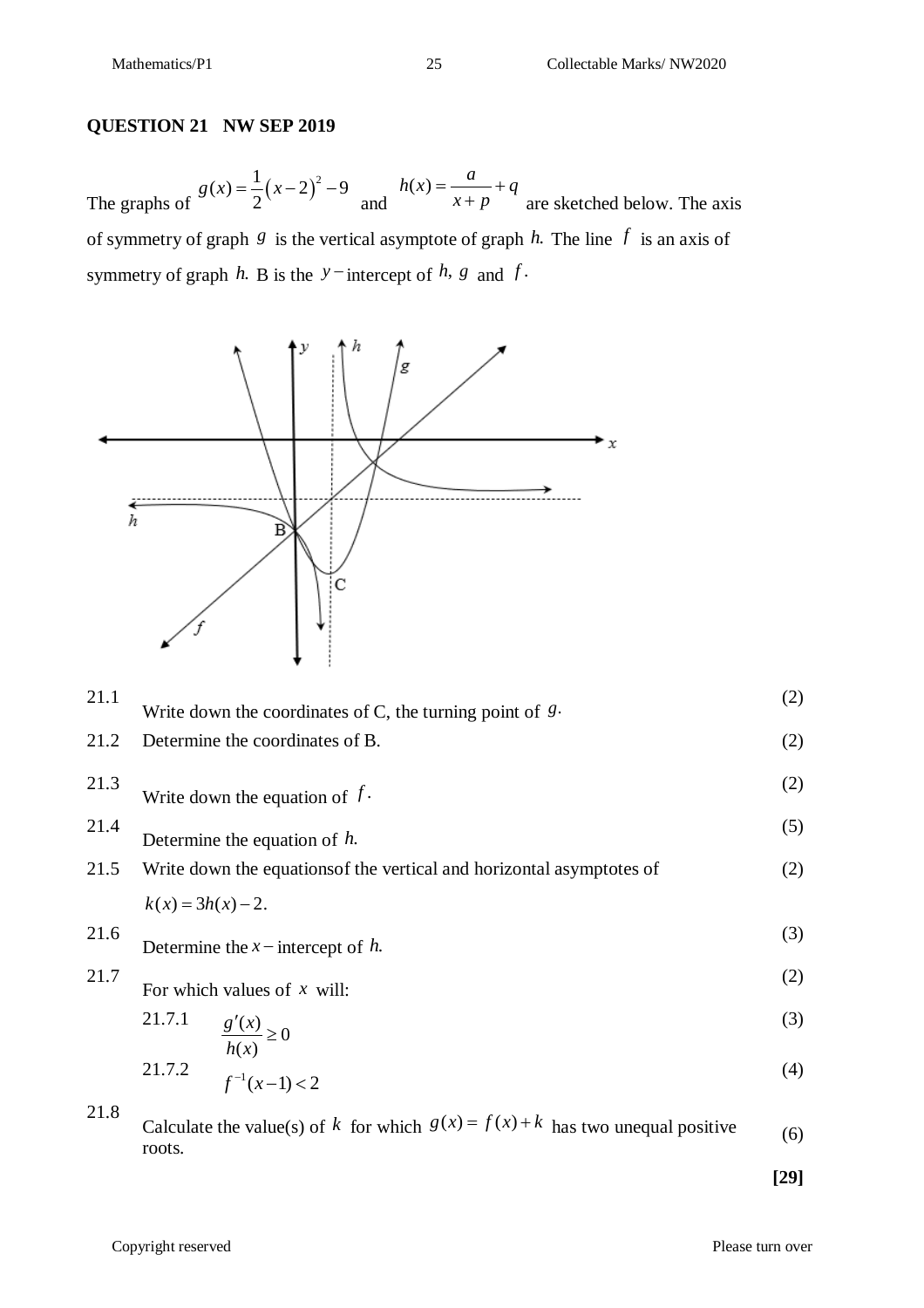#### **QUESTION 22 NW SEP 2019**

| 22.1 |                                 | $f(x) = \left(\frac{5}{6}\right)^{x}$                                        |     |
|------|---------------------------------|------------------------------------------------------------------------------|-----|
|      | Consider the function<br>22.1.1 |                                                                              | (1) |
|      |                                 | Write down the equation of h, the reflection of f in the $y$ – axis.         |     |
|      | 22.1.2                          | Write down the equation of $f^{-1}(x)$ in the form $y = $                    | (2) |
|      | 22.1.3                          | For which value(s) of x will $f^{-1}(x) \ge 0$ ?                             | (3) |
| 22.2 |                                 | The function defined as $f(x) = ax^2 + bx + c$ has the following properties: |     |
|      |                                 | $f'(-2,5) = 0$                                                               |     |
|      |                                 | • $f(1) = 0$                                                                 |     |

 $b^2 - 4ac > 0$ (4)

$$
\bullet \quad f(2,5) = 6
$$

Draw a neat sketch graph of  $f$ . Clearly show all  $x$  – intercepts and turning point.

**[9]**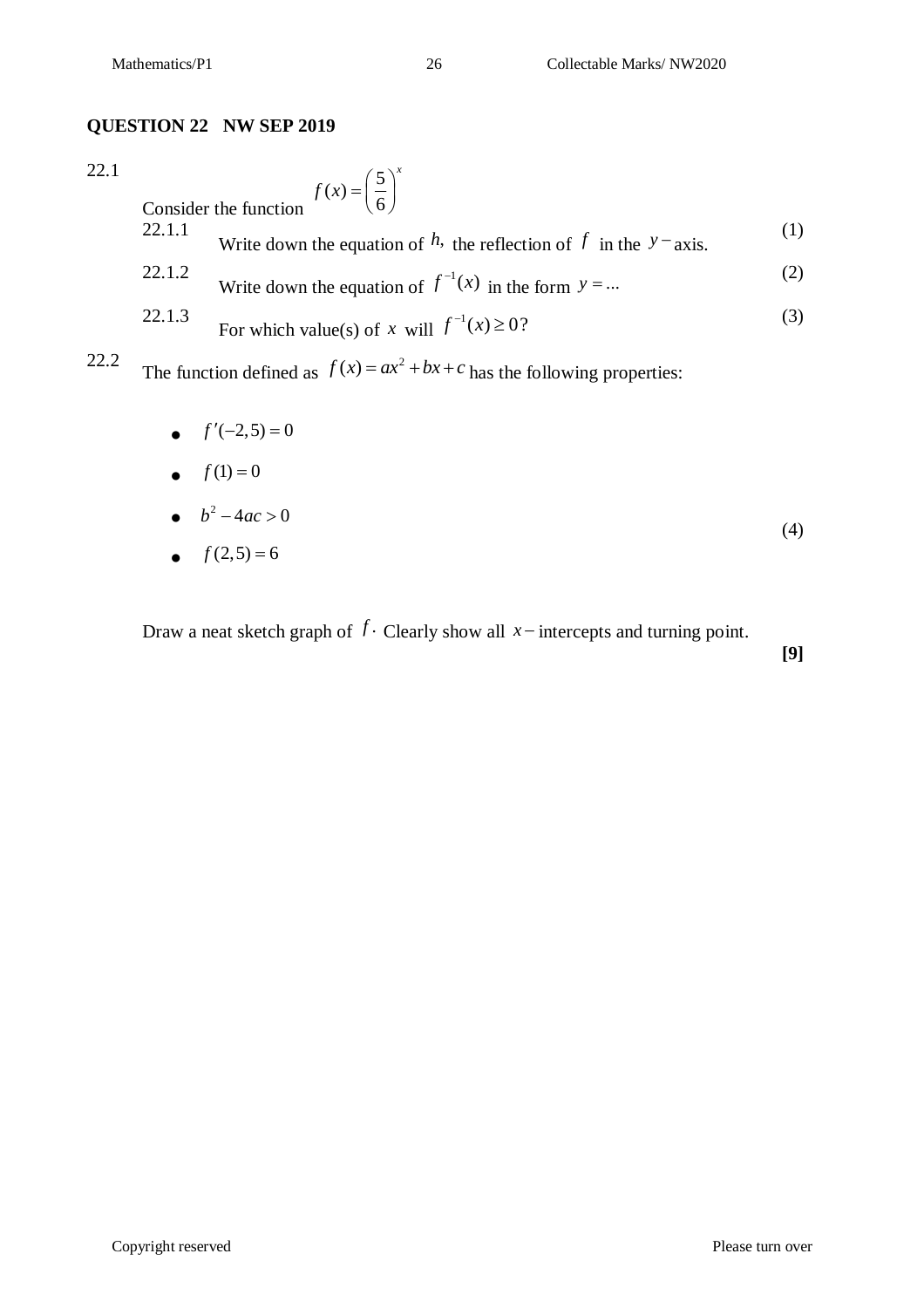| <b>POLYNOMIALS</b>    |                                                              |                                                                  |  |
|-----------------------|--------------------------------------------------------------|------------------------------------------------------------------|--|
| Remainder theorem     |                                                              | $f(x) = (ax+b).Q(x)+R$                                           |  |
|                       | If a polynomial $f(x)$ is divided by                         |                                                                  |  |
|                       | $x-k$ , then the remainder is $r = f(k)$                     | $f\left(\frac{-b}{a}\right) = R$                                 |  |
| Factor theorem        |                                                              | $f\left(\frac{-b}{a}\right)=0$                                   |  |
|                       | Factorise third degree polynomials                           | Factorisation by                                                 |  |
|                       | A polynomial $f(x)$ has a factor $x-k$                       | Inspection<br>Using factor theorem                               |  |
|                       | if and only if $f(k) = 0$                                    | Long division method                                             |  |
|                       |                                                              | - Synthetic method                                               |  |
| <b>CALCULUS</b>       |                                                              |                                                                  |  |
| Concept               |                                                              | Formula                                                          |  |
| Average gradient      |                                                              |                                                                  |  |
| Limit concept         |                                                              | $\frac{f(x+h)-f(x)}{h}$<br>$\lim_{h\to 0} \frac{f(a+h)-f(a)}{h}$ |  |
| principles)           | Definition of derivative (first                              | $f'(x) = \lim_{h \to 0} \frac{f(x+h) - f(x)}{h}$                 |  |
| Power rule            |                                                              | $\frac{d}{dx}(x^n) = nx^{n-1}$                                   |  |
| Derivative of a curve | Gradient function of a curve                                 | $\frac{dy}{dx} D_x[y] y' f'(x)$                                  |  |
|                       | Second derivative of $f$                                     | f''(x)                                                           |  |
|                       | Gradient of the tangent to a curve                           | $m_{\text{tan}} = f'(x)$                                         |  |
|                       | Equation of tangent line                                     | $y - y_1 = f'(x_1) \cdot (x - x_1)$                              |  |
| x-intercept(s) of $f$ |                                                              | Set $f(x) = 0$                                                   |  |
|                       | Turning point of a curve (local<br>maximum or minimum point) | Set $f'(x) = 0$                                                  |  |
| Point of inflection   |                                                              | Set $f''(x) = 0$                                                 |  |

| <b>VOCABULARY</b>        |                                                                                       |
|--------------------------|---------------------------------------------------------------------------------------|
| First principles         | Use definition of derivative                                                          |
| Local maximum            | The $y$ – coordinate of a turning point is higher than all<br>nearby points           |
| Local minimum            | The $y$ <sup>-</sup> coordinate of a turning point is lower than all<br>nearby points |
| Stationary points        | Maximum, minimum or point of inflection                                               |
| Rules of differentiation | Apply power rule                                                                      |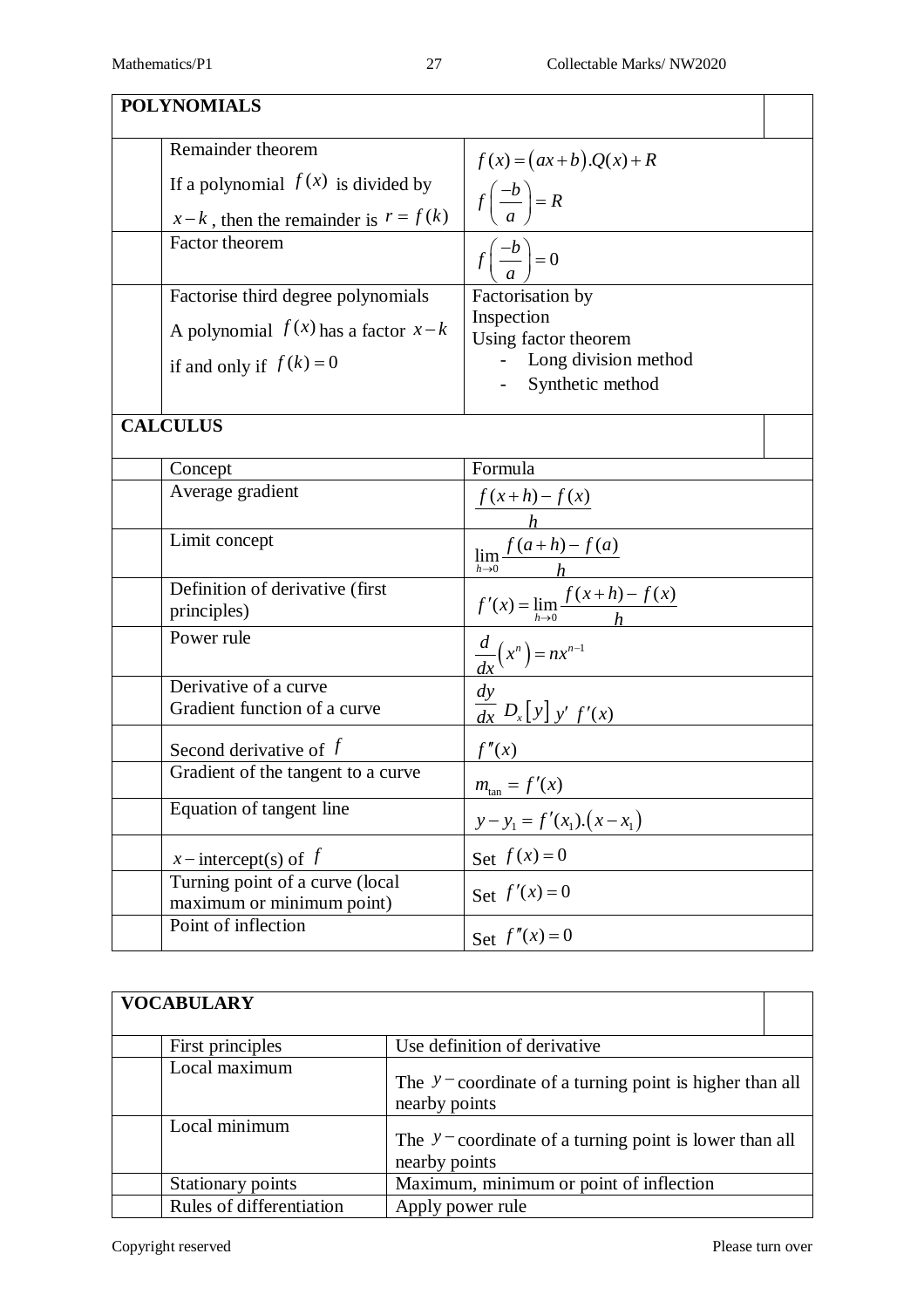#### **QUESTION 23 NW SEP 2015 - 2019**

23.1 Determine from FIRST PRINCIPLES the derivative of:

23.1.1 
$$
f(x) = 3x - x^2
$$
 (5)

23.1.2 
$$
g(x) = \frac{3}{x}
$$
 (5)

23.1.3 
$$
h(x) = x^2 - 6x
$$
 (5)

23.1.4 
$$
u(x) = 2x^2 - 5x + 3
$$
 (5)

23.1.5 
$$
v(x) = -x^2 + 3x - 7
$$
 (6)

#### 23.2 Determine:

23.2.1 
$$
\frac{dy}{dx}
$$
 if  $y = (2x)^2 - \frac{1}{3x}$  (4)

23.2.2 
$$
\frac{dy}{dx}
$$
 if  $y = \frac{2\sqrt{x} - 5x^2}{\sqrt{x}}$  (3)

23.2.3 
$$
\frac{dy}{dx}
$$
  $y = \frac{3x}{5x^2} - \frac{1}{2\sqrt{x}}$  (4)

23.2.4 
$$
\frac{dy}{dx} = \frac{2x^2}{3\sqrt{x}} - \frac{2x^3 + 1}{x^3}
$$
 (5)

$$
23.2.5 \quad D_x \left[ \pi^3 x - \sqrt[3]{x} \right] \tag{3}
$$

$$
D_x \left[ \frac{7x^5 - 3x}{4x} \right] \tag{2}
$$

$$
D_x \left[ 15\sqrt[3]{x^4} - \frac{3x^7 + x}{4x^3} \right]
$$
 (6)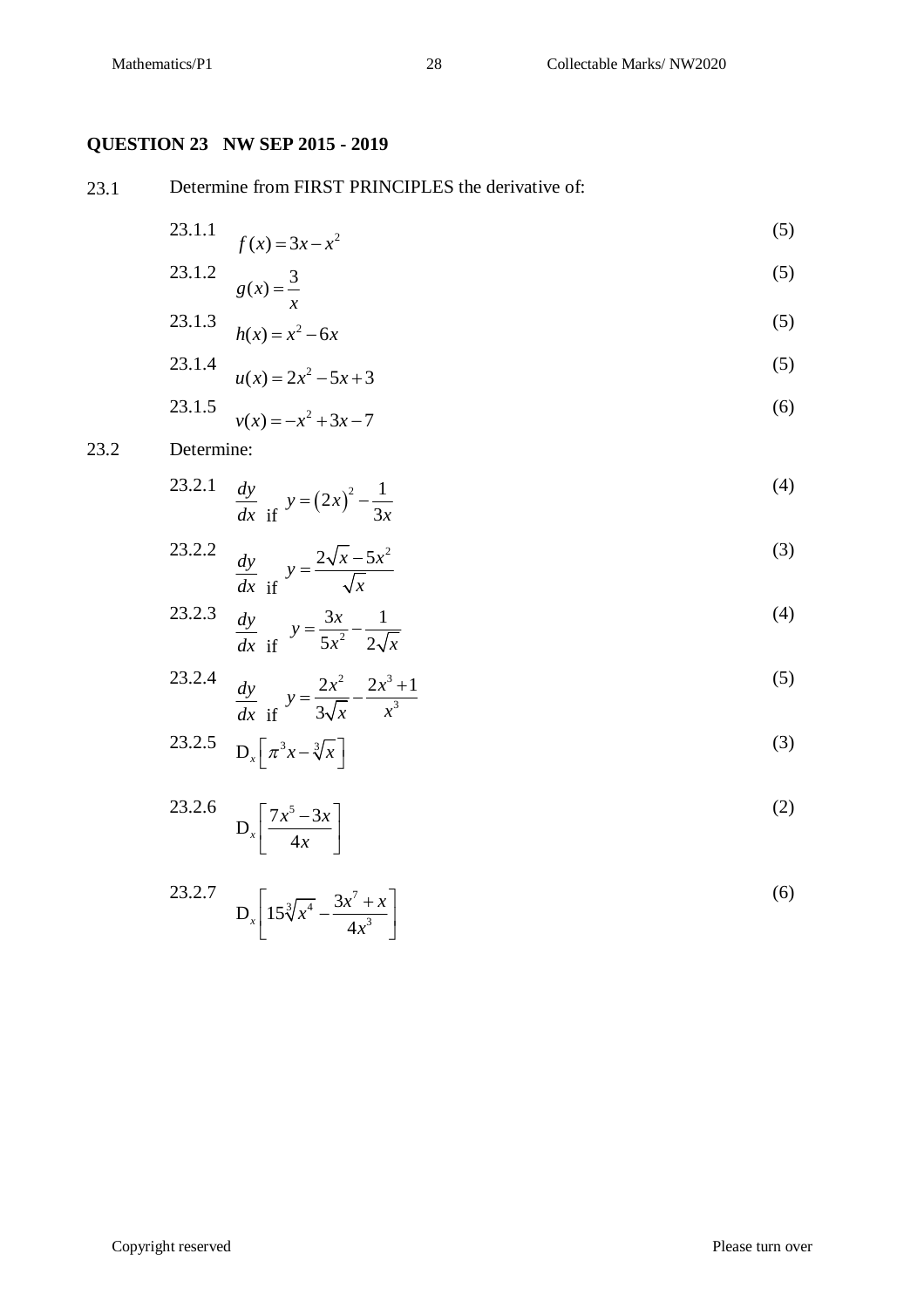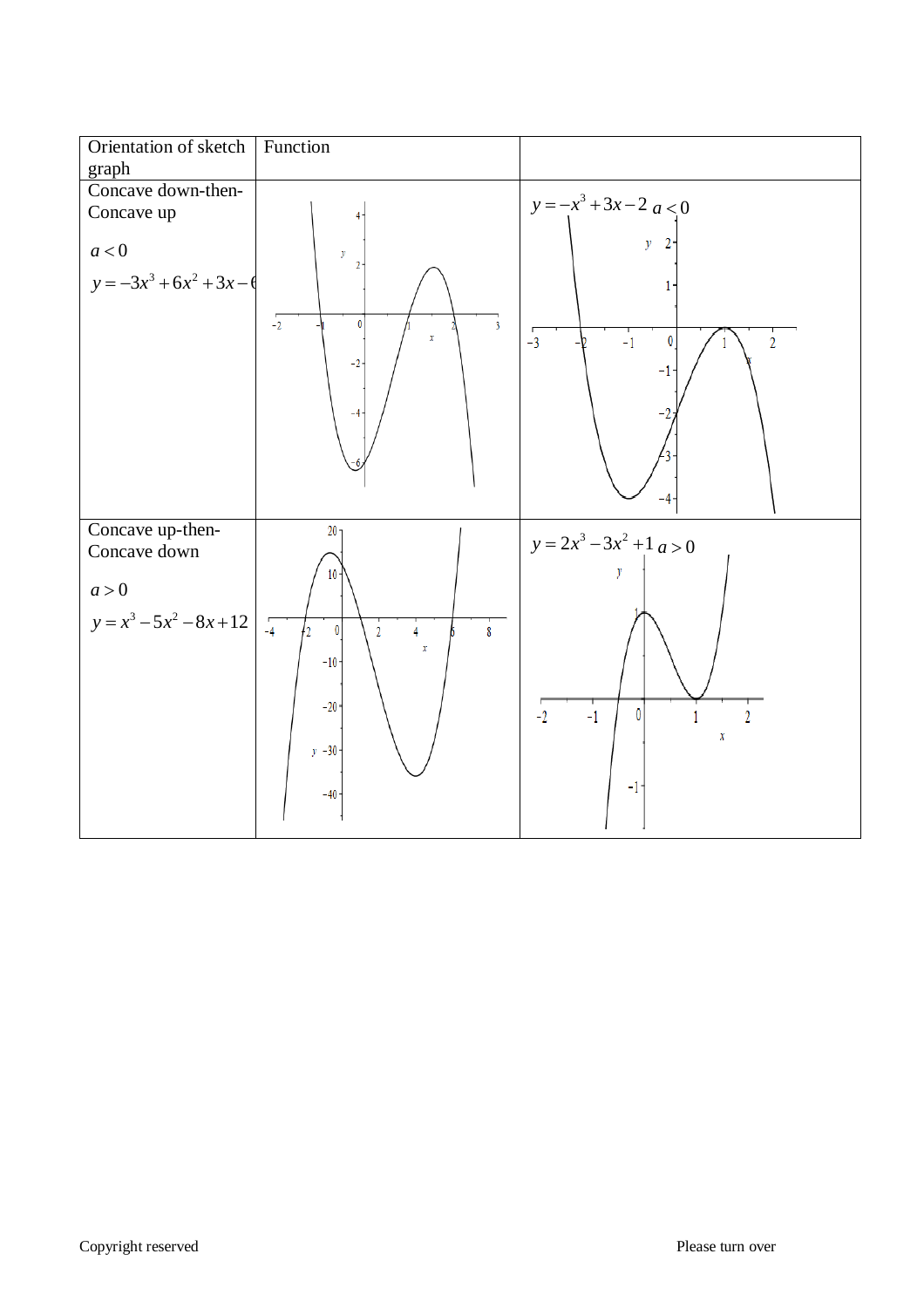NSC

#### **QUESTION 24 NW SEP 2015**

24.1 The graph of  $f(x) = x^3 - 4x^2 - 11x + 30$  is sketched below. A and B are turning points of *f*



#### 24.1.1 Determine the coordinates of A and B.  $(6)$

- 24.1.2 Determine the *x*-coordinate of the point of inflection of *f*. (2)
- 24.1.3 Determine the equation of the tangent tof at  $x = 2$  in the form  $y = mx + c.$  (4)
- 24.1.4 Determine the value(s) of *<sup>k</sup>* for which  $\frac{1}{2}$  becomes the value (2)  $\frac{1}{2}$  will have only ONE real root. (2)
- 24.2 The graph of  $y = g'(x)$  is sketched below, with *x*-intercepts atA(−2; 0) and B( 3; 0). The *y*-intercept ofthe sketched graph is (0; 12).



- 24.2.1 Determine the gradient of  $\mathcal{G}$  at  $x = 0$ . (1)
- 24.2.2
	- For which value of x will the gradient of  $\mathcal{G}$  be the same as the gradient in QUESTION 7.2.1? (1)
- 24.2.3 Draw a sketch graph of  $y = g(x)$ . Show the *x*-values of the stationary points and the point of inflection on your sketch. It is not necessary to indicate the intercepts with the axes. (3)

**[19]**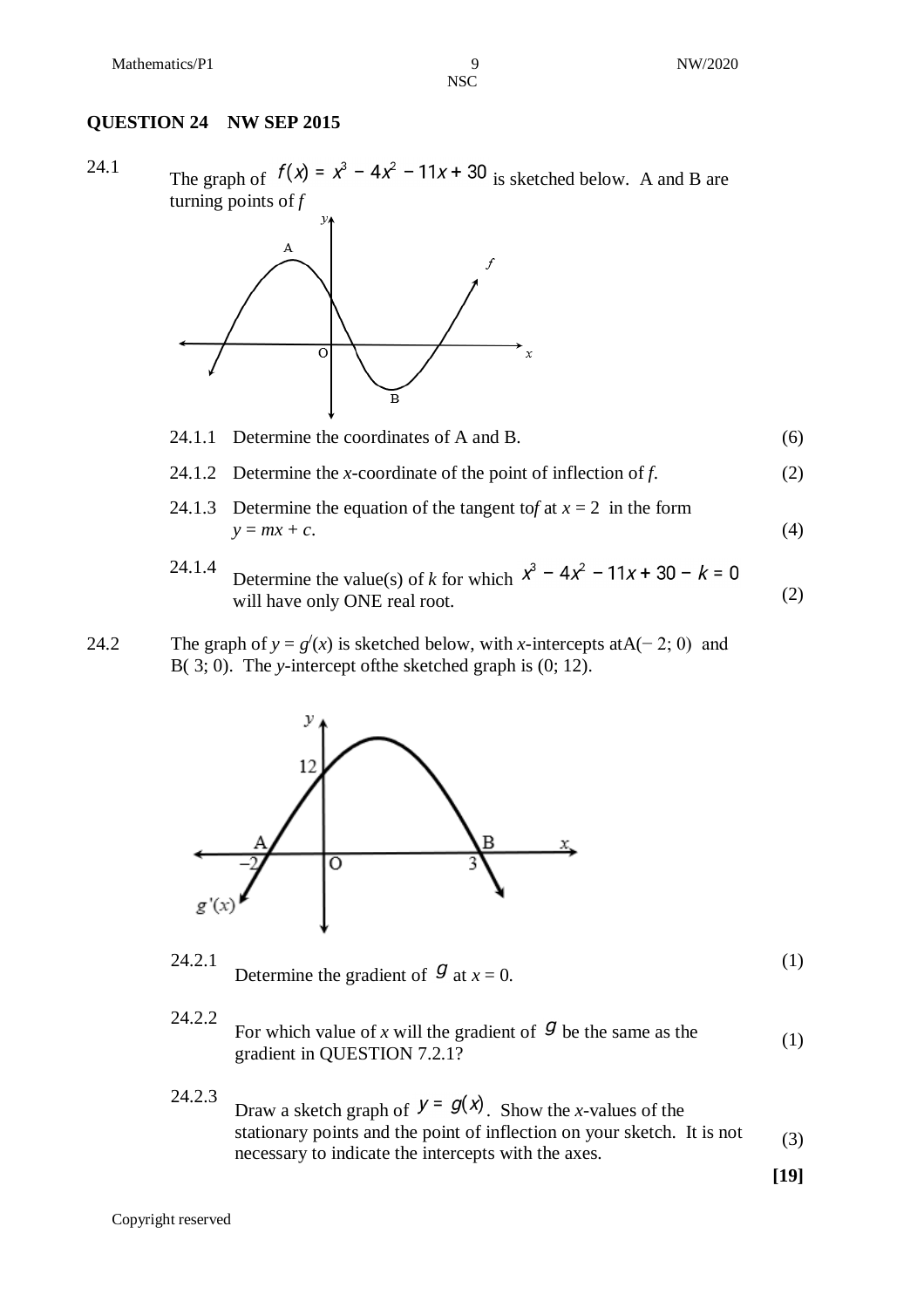#### **QUESTION 25 NW SEP 2016**

The function defined by  $f(x) = x^3 + px^2 + qx - 12$  is sketched below.  $A(-4;36)$  and B are turning points of  $f \cdot g$  is a tangent to the graph of  $f$  at D.

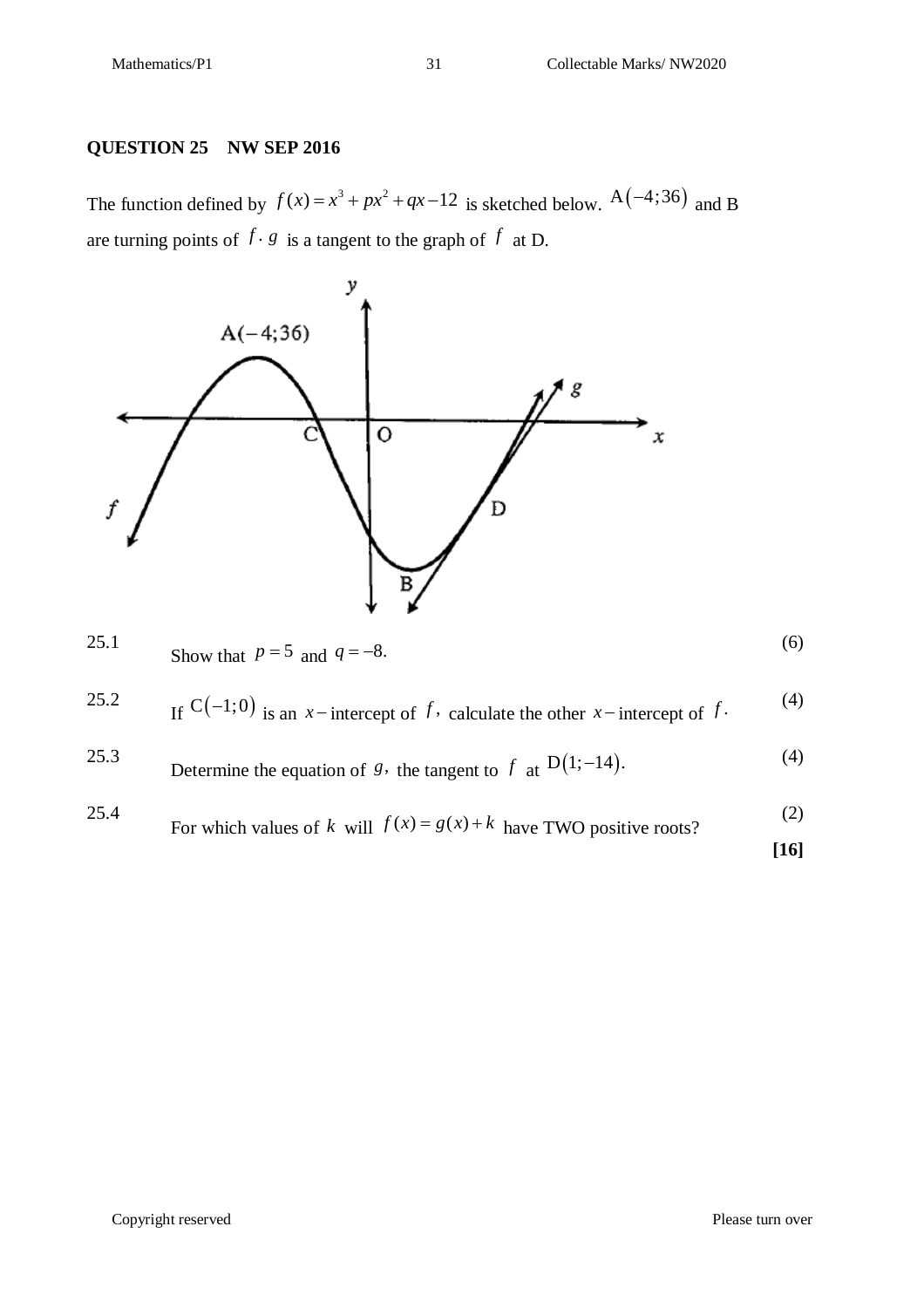#### **QUESTION 26 NW SEP 2017**

26.1 The sketch below shows the graph of  $y = f'(x)$ , where f is a cubic function.



|      | 26.1.1                        | Write down the $x$ – coordinate(s) of the stationery point(s) of                      | (1) |
|------|-------------------------------|---------------------------------------------------------------------------------------|-----|
|      |                               | $f$ .                                                                                 |     |
|      | 26.1.2                        | For which value(s) of x is $f$ decreasing?                                            | (1) |
|      | 26.1.3                        | It is further given that $f(0) = -5$ and $f(-2) = 0$ . draw a sketch                  | (4) |
| 26.2 |                               | graph of $f$ in your ANSWER BOOK.                                                     |     |
|      |                               | The graph $h(x) = ax^3 + px$ passes through the point $(3, -2)$ . The gradient of the |     |
|      | tangent to h at $(0,0)$ is 3. |                                                                                       |     |
|      | 26.2.1                        | Determine the values of $a$ and $p$ .                                                 | (4) |
|      | 26.2.2                        | Determine the gradient of the tangent to h at $x = 3$ .                               | (2) |

#### **QUESTION 27 NW SEP 2018**

#### 27.1

Given:  $f(x) = -2x^3 + 5x^2 + 4x - 3$ 

| 27.1.1 | Calculate the coordinates of the x-intercepts of f if $f(3)=0$ .<br>Show all calculations. | (4) |
|--------|--------------------------------------------------------------------------------------------|-----|
| 27.1.2 | Calculate the $x$ – values of the stationary points of $f$ .                               | (4) |
| 27.1.3 | For which values of x is f concave up?                                                     | (2) |

**[12]**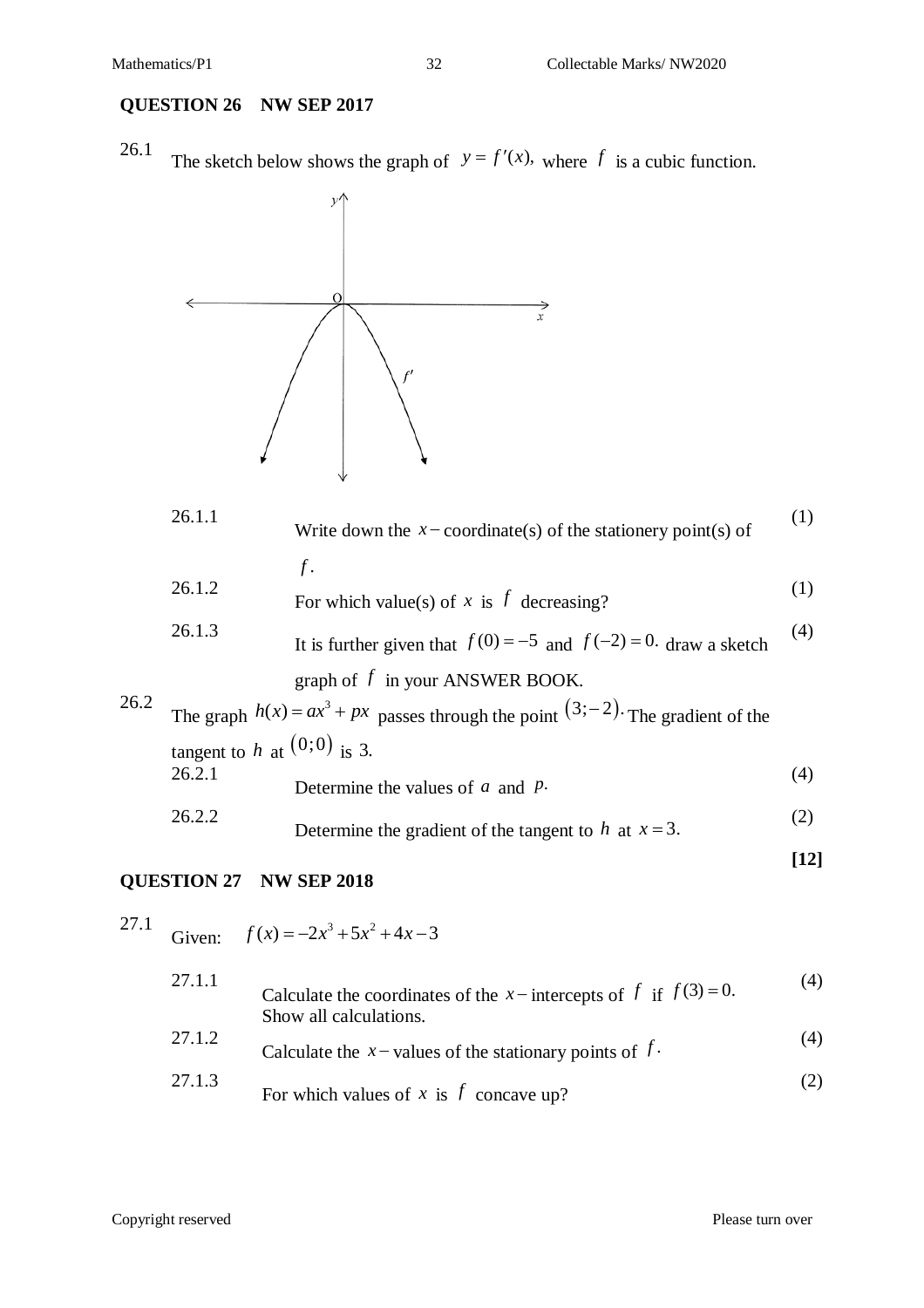- 27.2 The function *g*, defined by  $g(x) = ax^3 + bx^2 + cx + d$  has the following properties:
	- $g(-2) = g(4) = 0$
	- The graph of  $g'(x)$  is concave up.
	- The graph of  $g'(x)$  has  $x$  intercepts at  $x=0$  and  $x=4$  and a turning point at  $x = 2$ .

| 27.2.1 | Use this information to draw a neat sketch graph of $\beta$ without                            |     |
|--------|------------------------------------------------------------------------------------------------|-----|
|        | actually solving for $a$ , $b$ , $c$ and $d$ . Clearly show all $x$ -intercepts,               | (4) |
|        | x – values of the turning points and $x$ – value of the point of<br>inflection on your sketch. |     |
| 27.2.2 | For which values of x will $g(x) \tcdot g''(x) > 0$ ?                                          | (3) |

#### **QUESTION 28 NW SEP 2019**

The graph of  $f'(x) = x^2 + bx + c$ , where f is a cubic function, is sketched below. The derivative function  $f'$  cuts the  $x - axis$  at  $x = -3$  and  $x = 2$ .



| 28.1 | For which values of x is graph $f$ increasing?                                                                                                           |     |
|------|----------------------------------------------------------------------------------------------------------------------------------------------------------|-----|
| 28.2 | At which value of x does graph $f$ have a local maximum value?                                                                                           | (1) |
| 28.3 | Determine the equation of $f'(x)$ .                                                                                                                      | (2) |
| 28.4 |                                                                                                                                                          | (4) |
| 28.5 | If $f(x) = px^3 + qx^2 + rx + 10$ , show that $p = \frac{1}{3}$ , $q = \frac{1}{2}$ and $r = -6$ .<br>For which value(s) of x is graph $f$ concave down? | (3) |

[**12]**

**[17]**